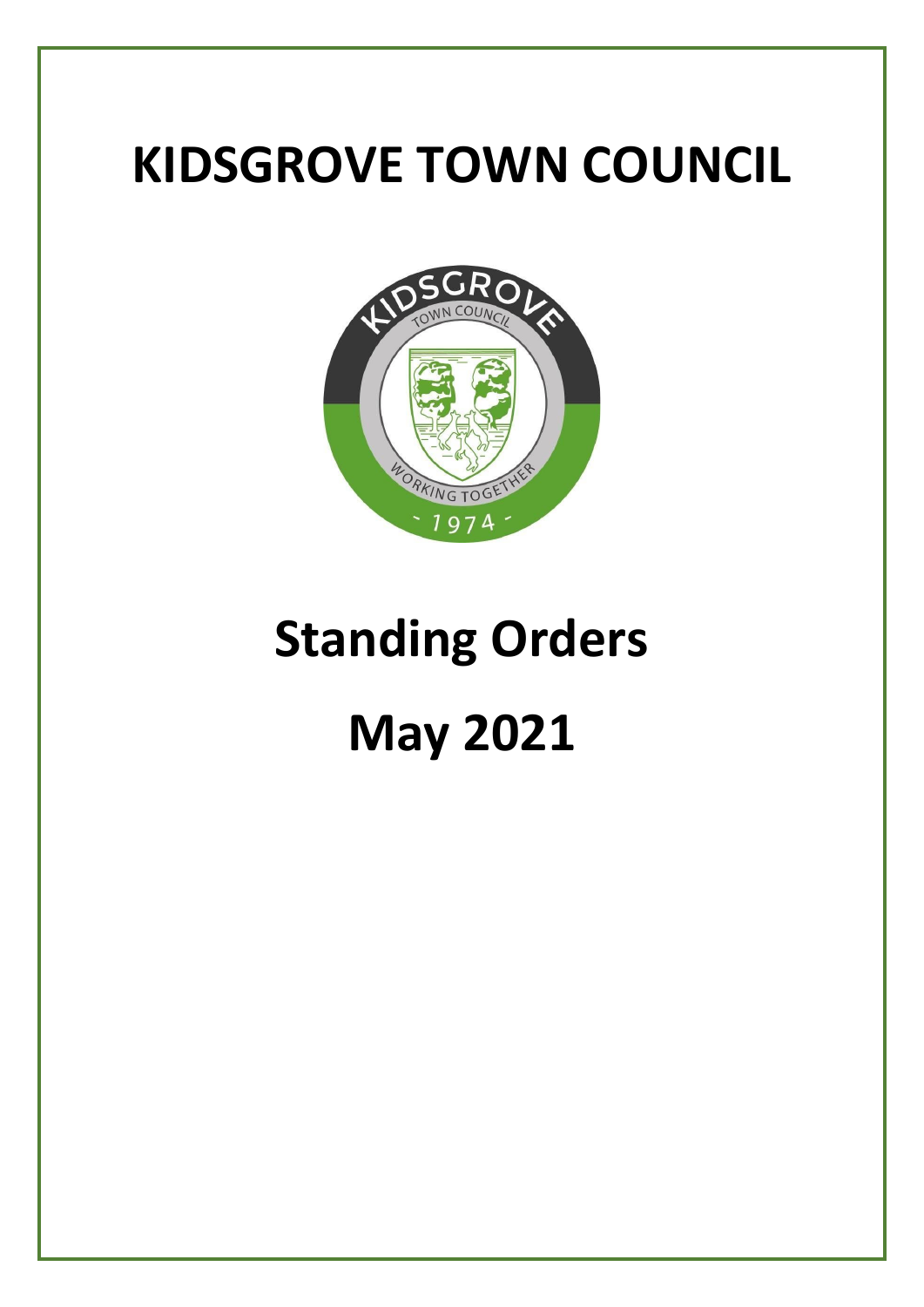### **Kidsgrove Town Council**

Kidsgrove Town Council Victoria Hall Liverpool Road Kidsgrove Staffordshire ST7 4EL

Tel: 01782 782254 www.kidsgrovetowncouncil.gov.uk



| $\mathbf{1}$ . |                                                                                               |  |
|----------------|-----------------------------------------------------------------------------------------------|--|
| 2.             |                                                                                               |  |
| 3.             |                                                                                               |  |
| 4.             |                                                                                               |  |
| 5.             |                                                                                               |  |
| 6.             |                                                                                               |  |
| 7.             |                                                                                               |  |
| 8.             |                                                                                               |  |
| 9.             | EXTRAORDINARY MEETINGS OF THE COUNCIL, COMMITTEES AND SUB-COMMITTEES 11                       |  |
|                |                                                                                               |  |
|                |                                                                                               |  |
|                | 12. MOTIONS FOR A MEETING THAT REQUIRE WRITTEN NOTICE TO BE GIVEN TO THE PROPER OFFICER<br>12 |  |
|                |                                                                                               |  |
|                |                                                                                               |  |
|                |                                                                                               |  |
|                |                                                                                               |  |
|                |                                                                                               |  |
|                |                                                                                               |  |
|                |                                                                                               |  |
|                |                                                                                               |  |
|                |                                                                                               |  |
|                |                                                                                               |  |
|                |                                                                                               |  |
|                |                                                                                               |  |
|                |                                                                                               |  |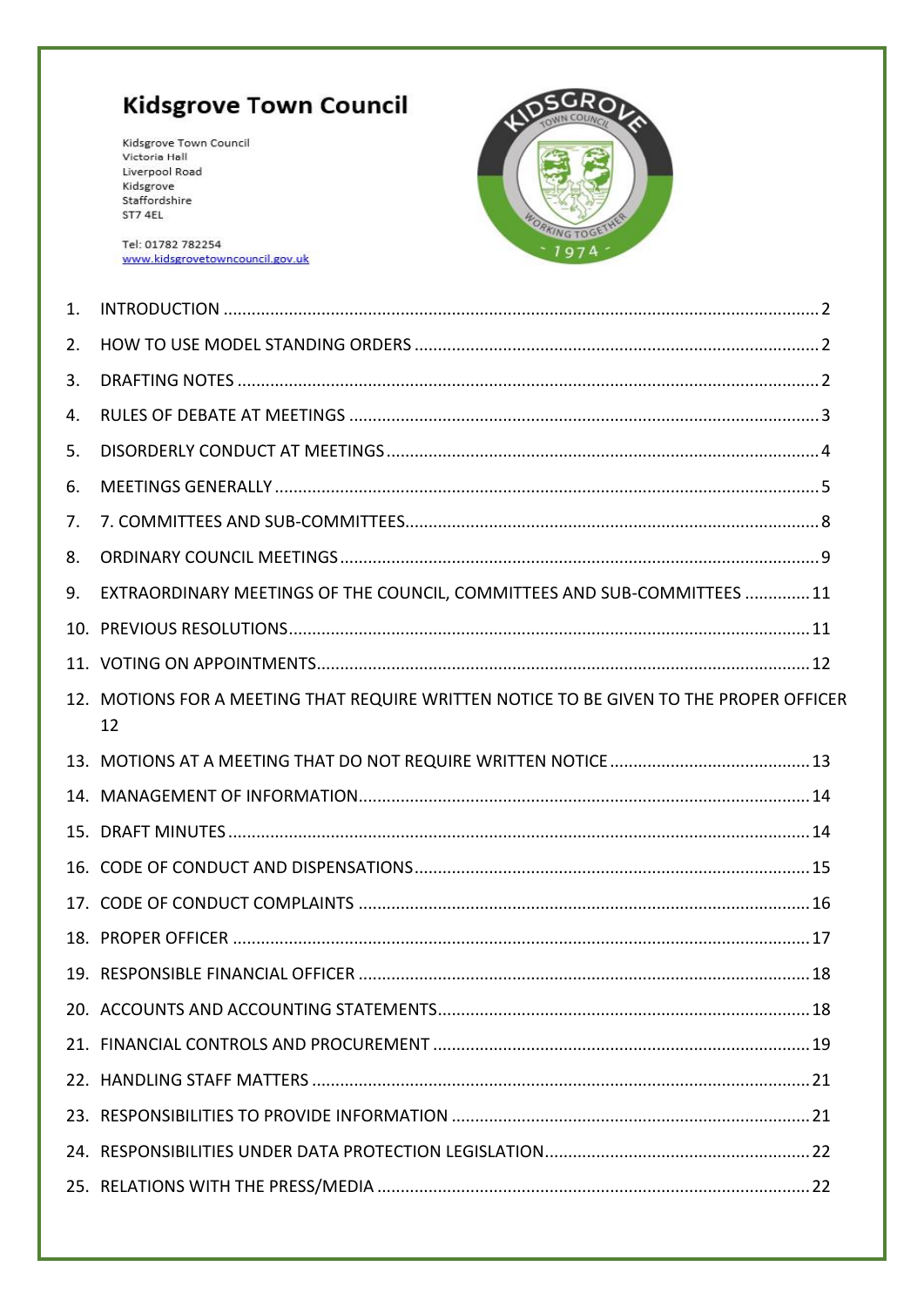| 27. COMMUNICATING WITH DISTRICT AND COUNTY OR UNITARY COUNCILLORS  22 |  |
|-----------------------------------------------------------------------|--|
|                                                                       |  |
|                                                                       |  |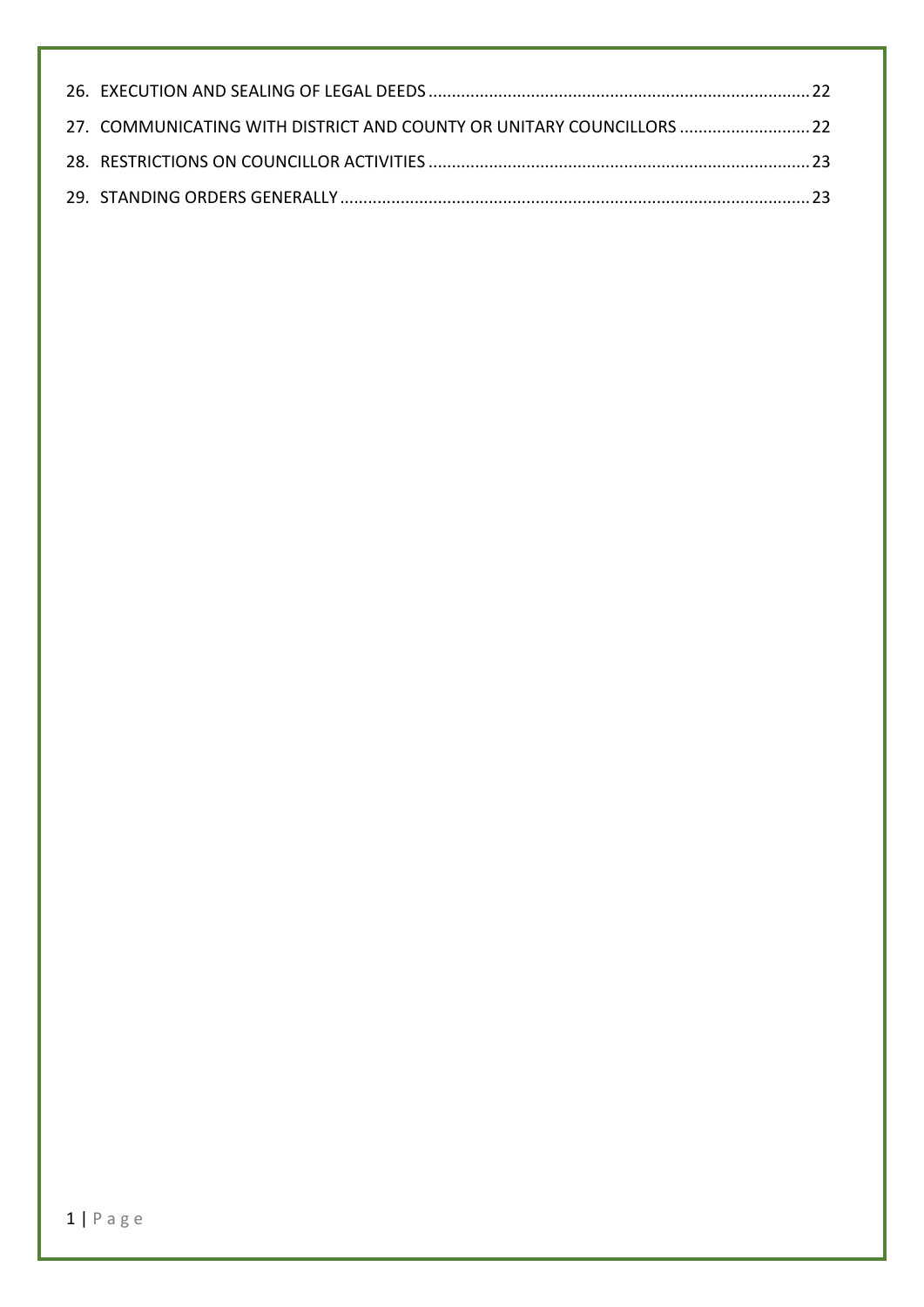#### <span id="page-3-0"></span>**1. INTRODUCTION**

These model standing orders update the National Association of Local Council (NALC) model standing orders contained in "Local Councils Explained" by Meera Tharmarajah (© 2013 NALC and contains new model standing orders which reference new legislation introduced after 2013 when the last model standing orders were published.

#### <span id="page-3-1"></span>**2. HOW TO USE MODEL STANDING ORDERS**

Standing orders are the written rules of a local council. Standing orders are essential to regulate the proceedings of a meeting. A council may also use standing orders to confirm or refer to various internal organisational and administrative arrangements. The standing orders of a council are not the same as the policies of a council but standing orders may refer to them.

Local councils operate within a wide statutory framework. NALC model standing orders incorporate and reference many statutory requirements to which councils are subject. It is not possible for the model standing orders to contain or reference all the statutory or legal requirements which apply to local councils. For example, it is not practical for model standing orders to document all obligations under data protection legislation. The statutory requirements to which a council is subject apply whether or not they are incorporated in a council's standing orders.

The model standing orders do not include model financial regulations. Financial regulations are standing orders to regulate and control the financial affairs and accounting procedures of a local council. The financial regulations, as opposed to the standing orders of a council, include most of the requirements relevant to the council's Responsible Financial Officer. Model financial regulations are available to councils in membership of NALC.

#### <span id="page-3-2"></span>**3. DRAFTING NOTES**

Model standing orders that are in bold type contain legal and statutory requirements. It is recommended that councils adopt them without changing them or their meaning. Model standing orders not in bold are designed to help councils operate effectively but they do not contain statutory requirements so they may be adopted as drafted or amended to suit a council's needs. It is NALC's view that all model standing orders will generally be suitable for councils.

For convenience, the word "councillor" is used in model standing orders and, unless the context suggests otherwise, includes a non-councillor with or without voting rights.

**Note please also read – Addendum to Standing Orders – Management Plan dated June 2021.**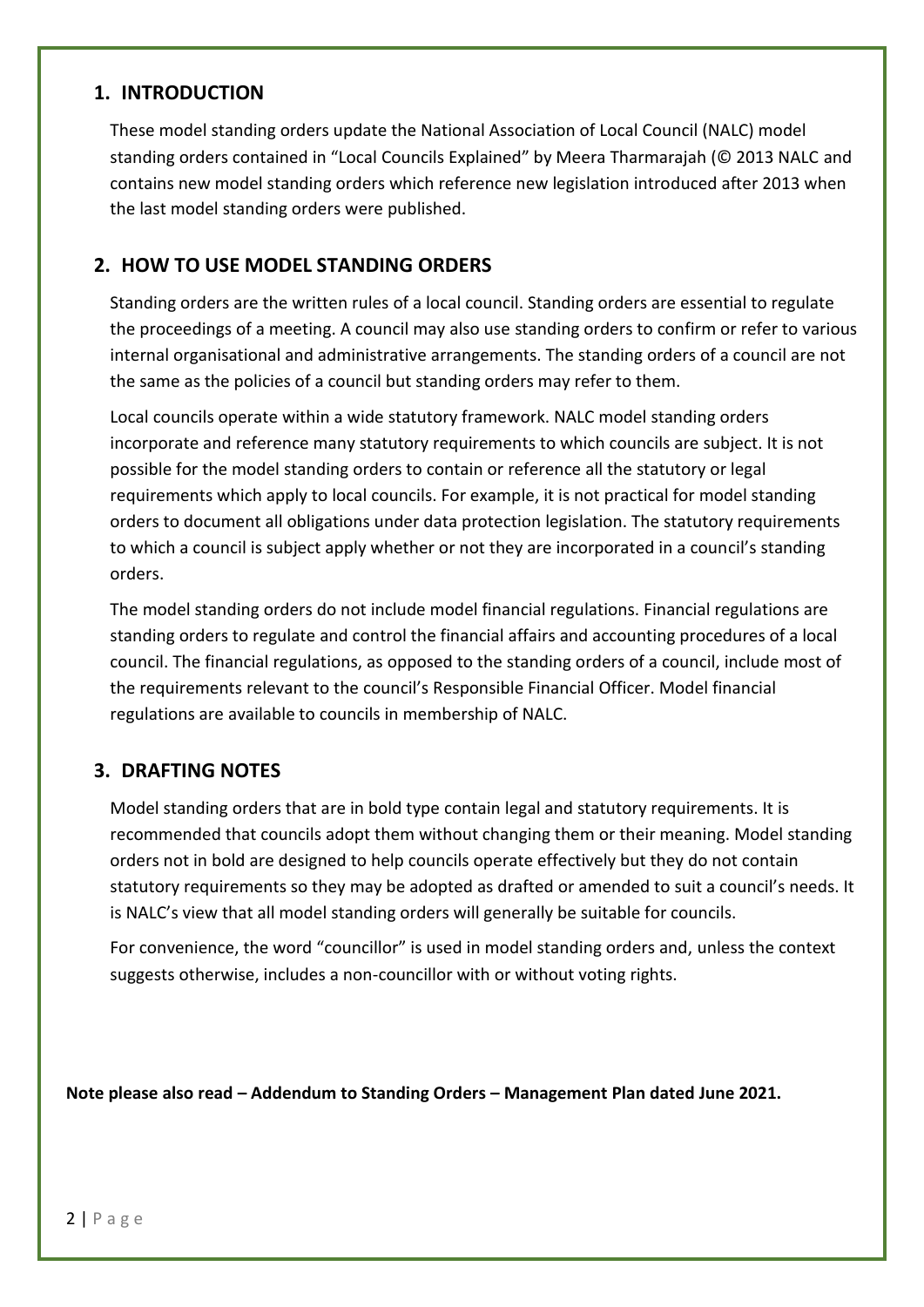#### <span id="page-4-0"></span>**4. RULES OF DEBATE AT MEETINGS**

- a Motions on the agenda shall be considered in the order that they appear unless the order is changed at the discretion of the chairman of the meeting.
- b A motion (including an amendment) shall not be progressed unless it has been moved and seconded.
- c A motion on the agenda that is not moved by its proposer may be treated by the chairman of the meeting as withdrawn.
- d If a motion (including an amendment) has been seconded, it may be withdrawn by the proposer only with the consent of the seconder and the meeting.
- e An amendment is a proposal to remove or add words to a motion. It shall not negate the motion.
- f If an amendment to the original motion is carried, the original motion (as amended) becomes the substantive motion upon which further amendment(s) may be moved.
- g An amendment shall not be considered unless early verbal notice of it is given at the meeting and, if requested by the chairman of the meeting, is expressed in writing to the chairman.
- h A councillor may move an amendment to his own motion if agreed by the meeting. If a motion has already been seconded, the amendment shall be with the consent of the seconder and the meeting.
- i If there is more than one amendment to an original or substantive motion, the amendments shall be moved in the order directed by the chairman of the meeting.
- j Subject to standing order 1(k), only one amendment shall be moved and debated at a time, the order of which shall be directed by the chairman of the meeting.
- k One or more amendments may be discussed together if the chairman of the meeting considers this expedient, but each amendment shall be voted upon separately.
- l A councillor may not move more than one amendment to an original or substantive motion.
- m The mover of an amendment has no right of reply at the end of debate on it.
- n Where a series of amendments to an original motion are carried, the mover of the original motion shall have a right of reply either at the end of debate on the first amendment or at the very end of debate on the final substantive motion immediately before it is put to the vote.
- o Unless permitted by the chairman of the meeting, a councillor may speak once in the debate on a motion except:
	- i. to speak on an amendment moved by another councillor;
	- ii. to move or speak on another amendment if the motion has been amended since he last spoke;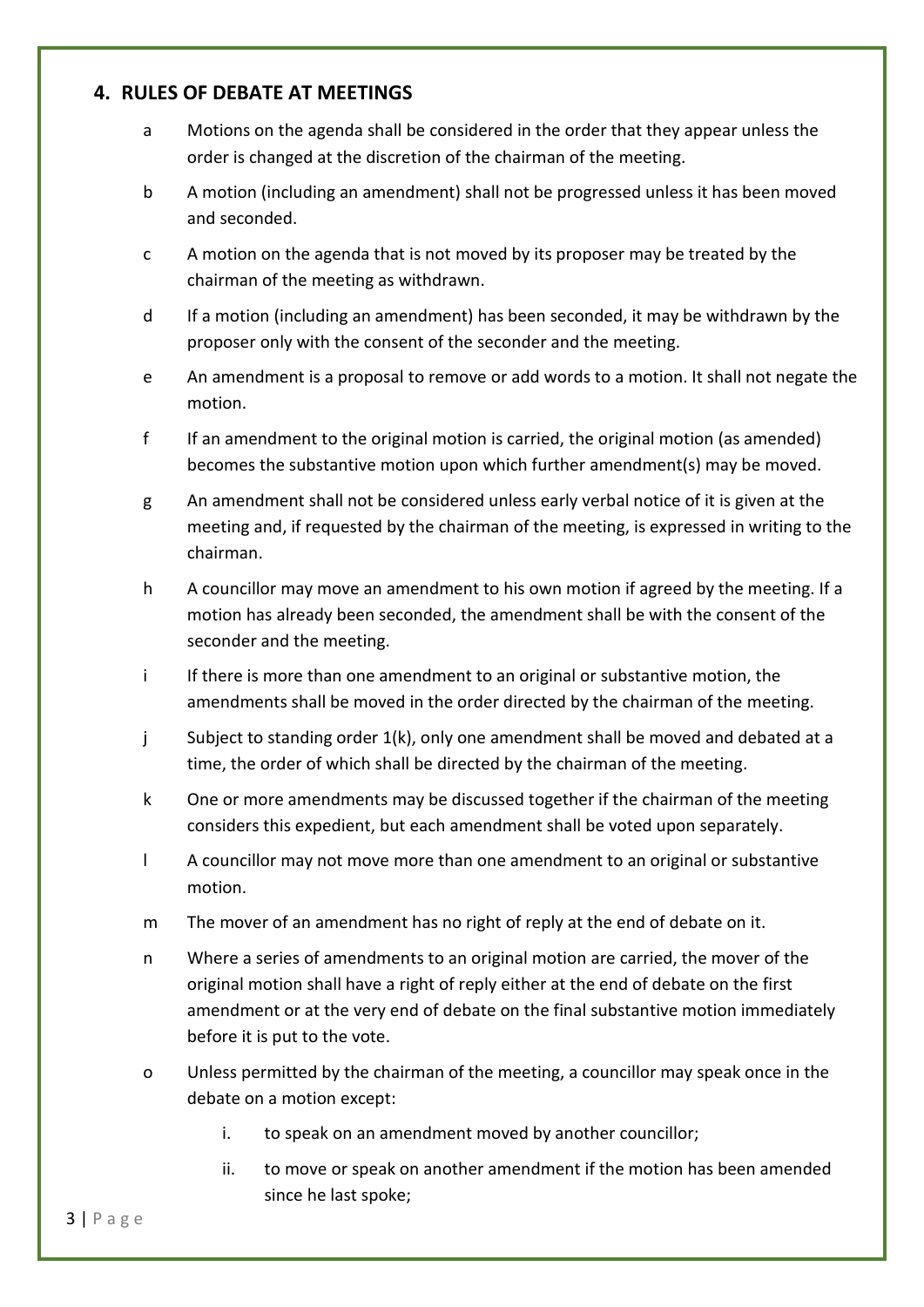- iii. to make a point of order;
- iv. to give a personal explanation; or
- v. to exercise a right of reply.
- p During the debate on a motion, a councillor may interrupt only on a point of order or a personal explanation and the councillor who was interrupted shall stop speaking. A councillor raising a point of order shall identify the standing order which he considers has been breached or specify the other irregularity in the proceedings of the meeting he is concerned by.
- q A point of order shall be decided by the chairman of the meeting and his decision shall be final.
- r When a motion is under debate, no other motion shall be moved except:
	- i. to amend the motion;
	- ii. to proceed to the next business;
	- iii. to adjourn the debate;
	- iv. to put the motion to a vote;
	- v. to ask a person to be no longer heard or to leave the meeting;
	- vi. to refer a motion to a committee or sub-committee for consideration;
	- vii. to exclude the public and press;
	- viii. to adjourn the meeting; or
	- ix. to suspend particular standing order(s) excepting those which reflect mandatory statutory or legal requirements.
- s Before an original or substantive motion is put to the vote, the chairman of the meeting shall be satisfied that the motion has been sufficiently debated and that the mover of the motion under debate has exercised or waived his right of reply.
- t Excluding motions moved under standing order 1(r), the contributions or speeches by a councillor shall relate only to the motion under discussion and shall not exceed 2 minutes without the consent of the chairman of the meeting.

#### <span id="page-5-0"></span>**5. DISORDERLY CONDUCT AT MEETINGS**

- a No person shall obstruct the transaction of business at a meeting or behave offensively or improperly. If this standing order is ignored, the chairman of the meeting shall request such person(s) to moderate or improve their conduct.
- b If person(s) disregard the request of the chairman of the meeting to moderate or improve their conduct, any councillor or the chairman of the meeting may move that the person be no longer heard or be excluded from the meeting. The motion, if seconded, shall be put to the vote without discussion.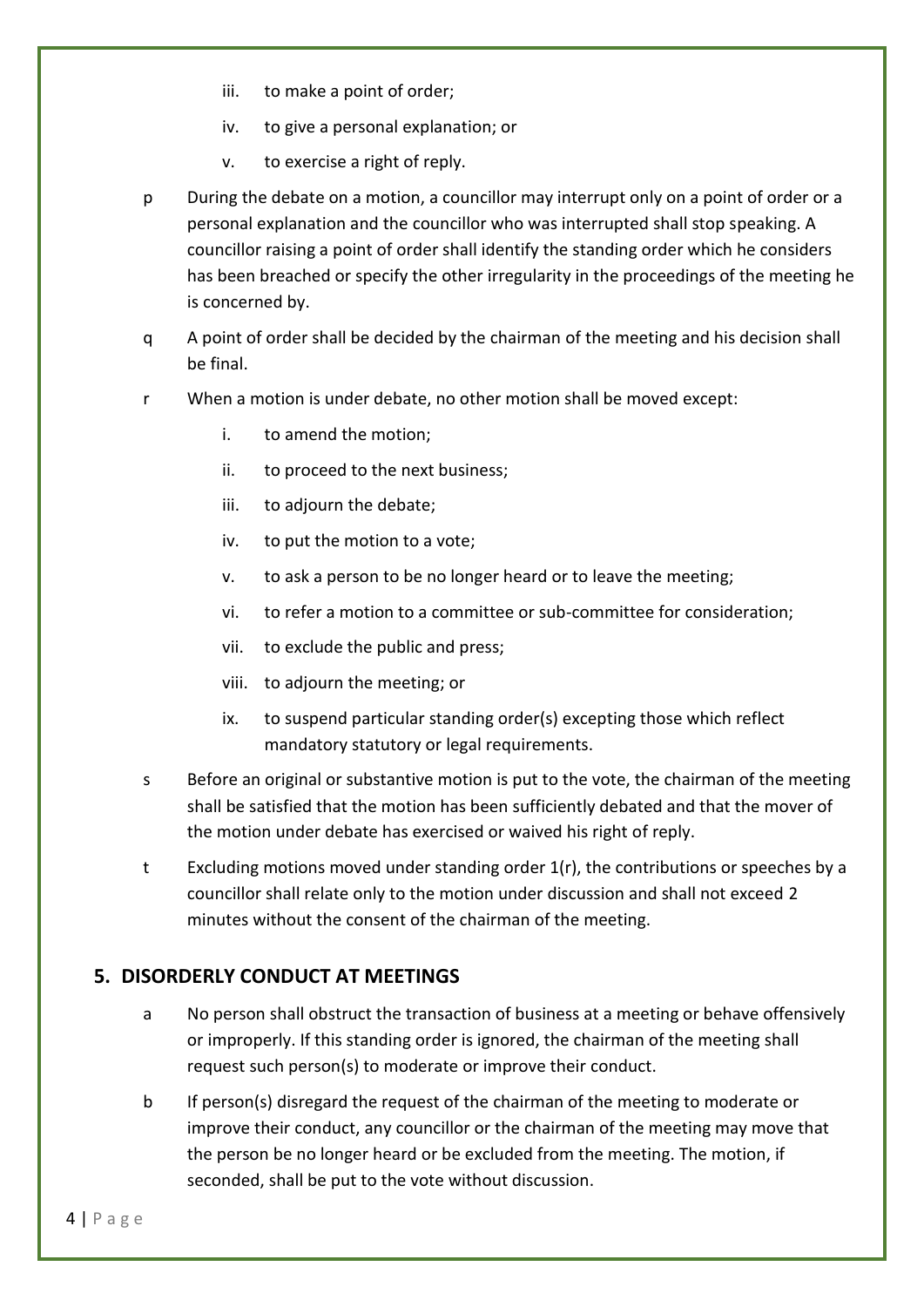c If a resolution made under standing order 2(b) is ignored, the chairman of the meeting may take further reasonable steps to restore order or to progress the meeting. This may include temporarily suspending or closing the meeting.

#### <span id="page-6-0"></span>**6. MEETINGS GENERALLY**

Full Council meetings Committee meetings Sub-committee meetings

●

●

●

a Meetings shall not take place in premises which at the time of the meeting are used for the supply of alcohol, unless no other premises are available free of charge or at a reasonable cost.

- b Meetings of the Council or its committees may take place using remote means such as Zoom only whilst permitted by legislation. The Council's policy and procedure for remote meetings must be adhered to.
- c The minimum three clear days for notice of a meeting does not include the day on which notice was issued, the day of the meeting, a Sunday, a day of the Christmas break, a day of the Easter break or of a bank holiday or a day appointed for public thanksgiving or mourning.

To allow Members sufficient time to prepare, agendas for Full Council will be issued five clear days prior to the meeting not including the day on which notice was issued, the day of the meeting, a Sunday, a day of the Christmas break, a day of the Easter break or of a bank holiday or a day appointed for public thanksgiving or mourning. Failure to do this will not invalidate a meeting as long as the legislative three days' notice is met, but the Clerk should provide a reason to the Chair and will circulate as many papers as possible prior to issue of the agenda to assist members.

d The minimum three clear days' public notice for a meeting does not include the day on which the notice was issued or the day of the meeting unless the meeting is convened at shorter notice.

To allow Members sufficient time to prepare, agendas for committees will be issued three clear days prior to meeting with the added proviso that the minimum three clear days for notice of a meeting does not include the day on which notice was issued, the day of the meeting, a Sunday, a day of the Christmas break, a day of the Easter break or of a bank holiday or a day appointed for public thanksgiving or mourning.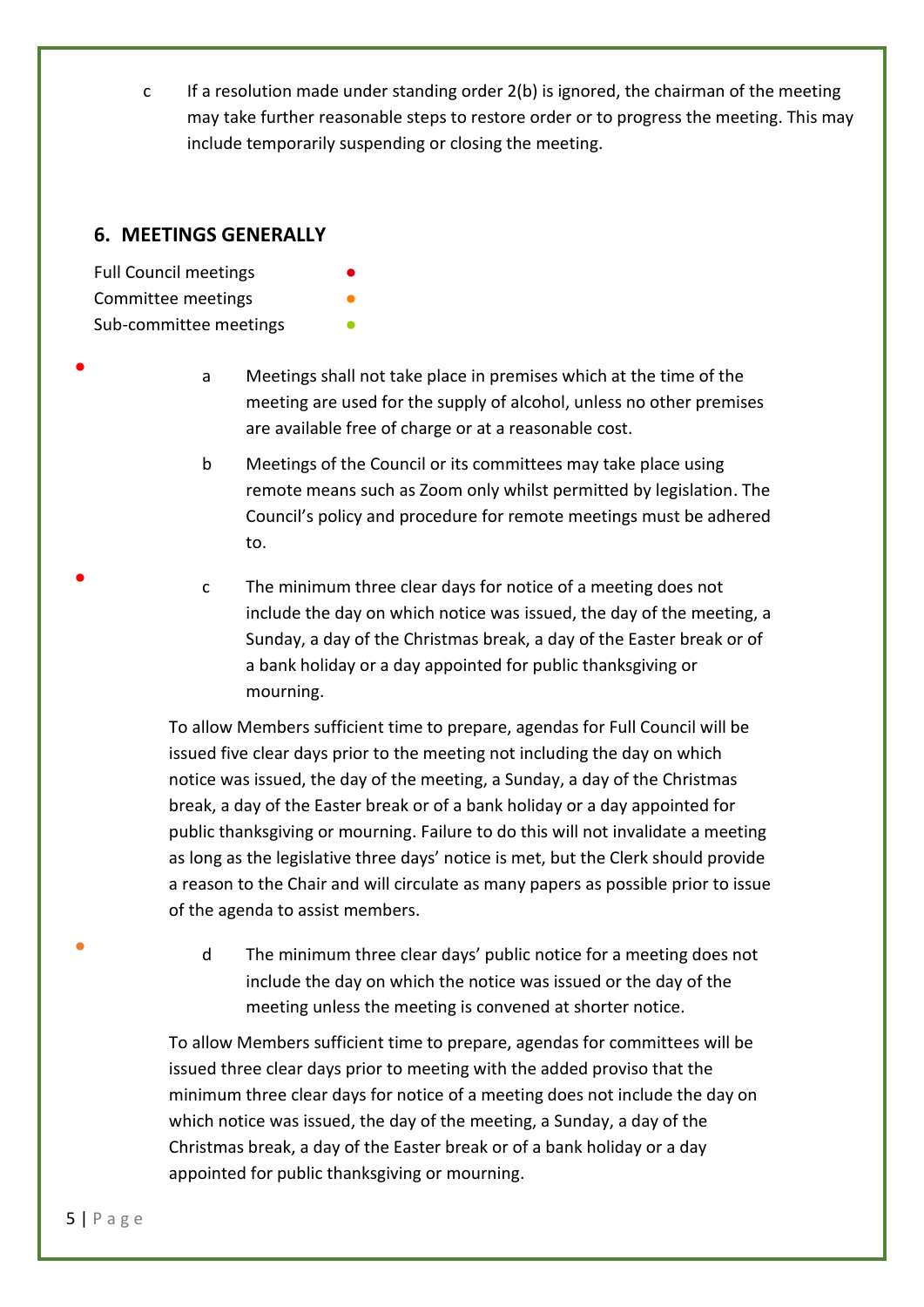| $\bullet$<br>$\bullet$ | $\mathbf e$  | Meetings shall be open to the public unless their presence is<br>prejudicial to the public interest by reason of the confidential nature<br>of the business to be transacted or for other special reasons. The<br>public's exclusion from part or all of a meeting shall be by a<br>resolution which shall give reasons for the public's exclusion.                                                                                                                                                                                                     |
|------------------------|--------------|---------------------------------------------------------------------------------------------------------------------------------------------------------------------------------------------------------------------------------------------------------------------------------------------------------------------------------------------------------------------------------------------------------------------------------------------------------------------------------------------------------------------------------------------------------|
|                        | f            | Members of the public may make representations, answer questions<br>and give evidence at a meeting which they are entitled to attend in<br>respect of the business on the agenda.                                                                                                                                                                                                                                                                                                                                                                       |
|                        | g            | The period of time designated for public participation at a meeting in<br>accordance with standing order 3(e) shall not exceed 15 minutes<br>unless directed by the chairman of the meeting.                                                                                                                                                                                                                                                                                                                                                            |
|                        | h            | Subject to standing order 3(f), a member of the public shall not speak<br>for more than 2 minutes unless directed by the chairman of the<br>meeting. The Chairman may at any time instruct the speaker to end<br>their input to the meeting.                                                                                                                                                                                                                                                                                                            |
|                        | j.           | In accordance with standing order $3(e)$ , a question shall not require a<br>response at the meeting nor start a debate on the question. The<br>chairman of the meeting may direct that a written or oral response<br>be given.                                                                                                                                                                                                                                                                                                                         |
|                        | j            | A person shall raise his hand when requesting to speak.                                                                                                                                                                                                                                                                                                                                                                                                                                                                                                 |
|                        | k            | A person who speaks at a meeting shall direct his comments to the<br>chairman of the meeting.                                                                                                                                                                                                                                                                                                                                                                                                                                                           |
|                        | $\mathbf{I}$ | Only one person is permitted to speak at a time. If more than one<br>person wants to speak, the chairman of the meeting shall direct the<br>order of speaking.                                                                                                                                                                                                                                                                                                                                                                                          |
|                        | m            | Subject to standing order 3(m), a person who attends a meeting is<br>permitted to report on the meeting whilst the meeting is open to the<br>public. To "report" means to film, photograph, make an audio<br>recording of meeting proceedings, use any other means for enabling<br>persons not present to see or hear the meeting as it takes place or<br>later or to report or to provide oral or written commentary about the<br>meeting so that the report or commentary is available as the meeting<br>takes place or later to persons not present. |
|                        | n            | A person present at a meeting may not provide an oral report or oral<br>commentary about a meeting as it takes place without permission.                                                                                                                                                                                                                                                                                                                                                                                                                |

6 | P a g e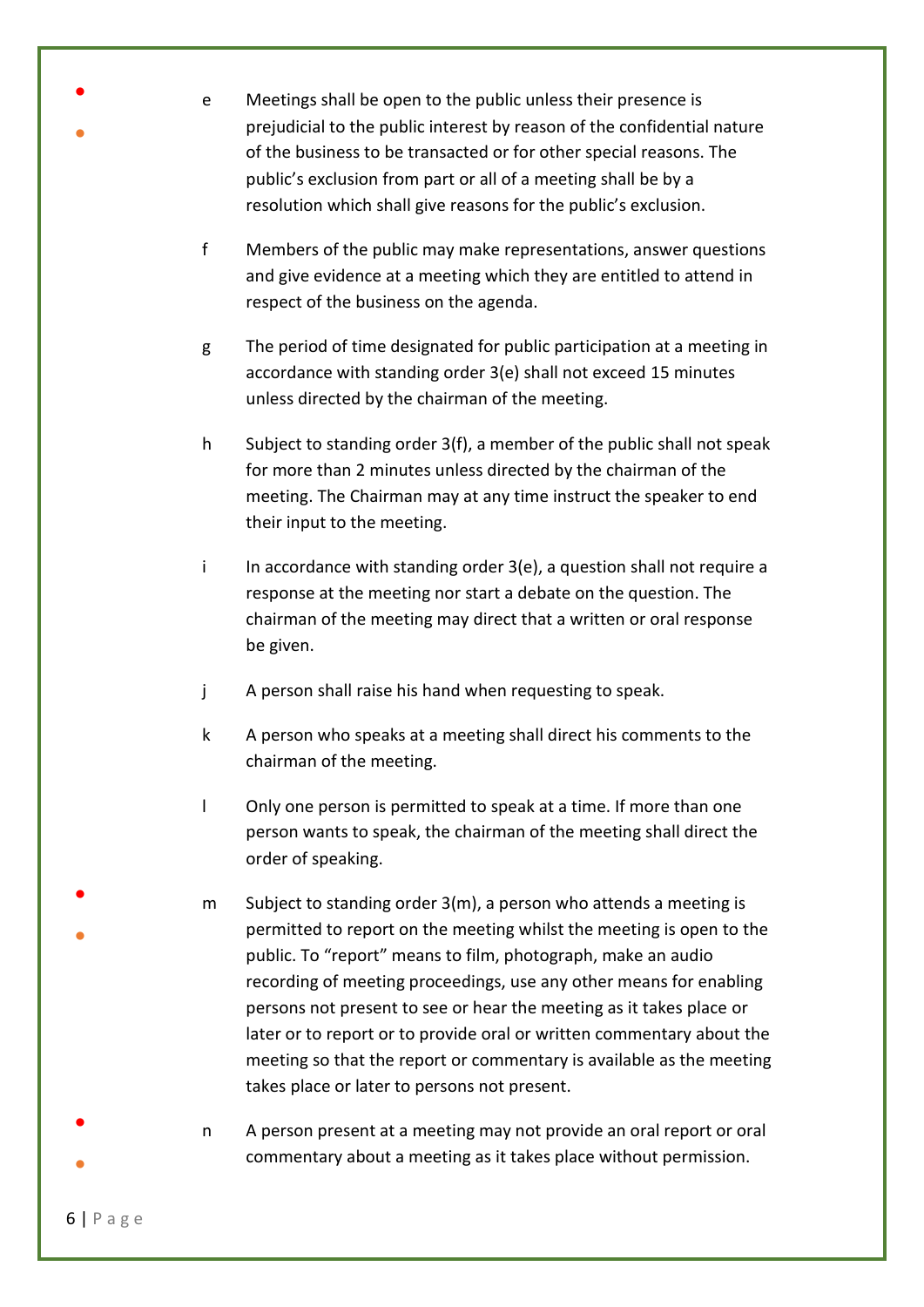- o The press shall be provided with reasonable facilities for the taking of their report of all or part of a meeting at which they are entitled to be present.
- p Subject to standing orders which indicate otherwise, anything authorised or required to be done by, to or before the Chairman of the Council may in his absence be done by, to or before the Vice-Chairman of the Council (if there is one).
- q The Chairman of the Council, if present, shall preside at a meeting. If the Chairman is absent from a meeting, the Vice-Chairman of the Council (if there is one) if present, shall preside. If both the Chairman and the Vice-Chairman are absent from a meeting, a councillor as chosen by the councillors present at the meeting shall preside at the meeting.
- ● ● r Subject to a meeting being quorate, all questions at a meeting shall be decided by a majority of the councillors and non-councillors with voting rights present and voting.
- ● ● s The chairman of a meeting may give an original vote on any matter put to the vote, and in the case of an equality of votes may exercise his casting vote whether or not he gave an original vote.

See standing orders 5(h) and (i) for the different rules that apply in the election of the Chairman of the Council at the annual meeting of the Council.

- t Unless standing orders provide otherwise, voting on a question shall be by a show of hands. At the request of a councillor, the voting on any question shall be recorded so as to show whether each councillor present and voting gave his vote for or against that question. Such a request shall be made before moving on to the next item of business on the agenda.
- u The minutes of a meeting shall include an accurate record of the following:
- i. the time and place of the meeting;
	- ii. the names of councillors who are present and the names of councillors who are absent;
	- iii. interests that have been declared by councillors and noncouncillors with voting rights;
	- iv. the grant of dispensations (if any) to councillors and noncouncillors with voting rights;

●

●

●

●

●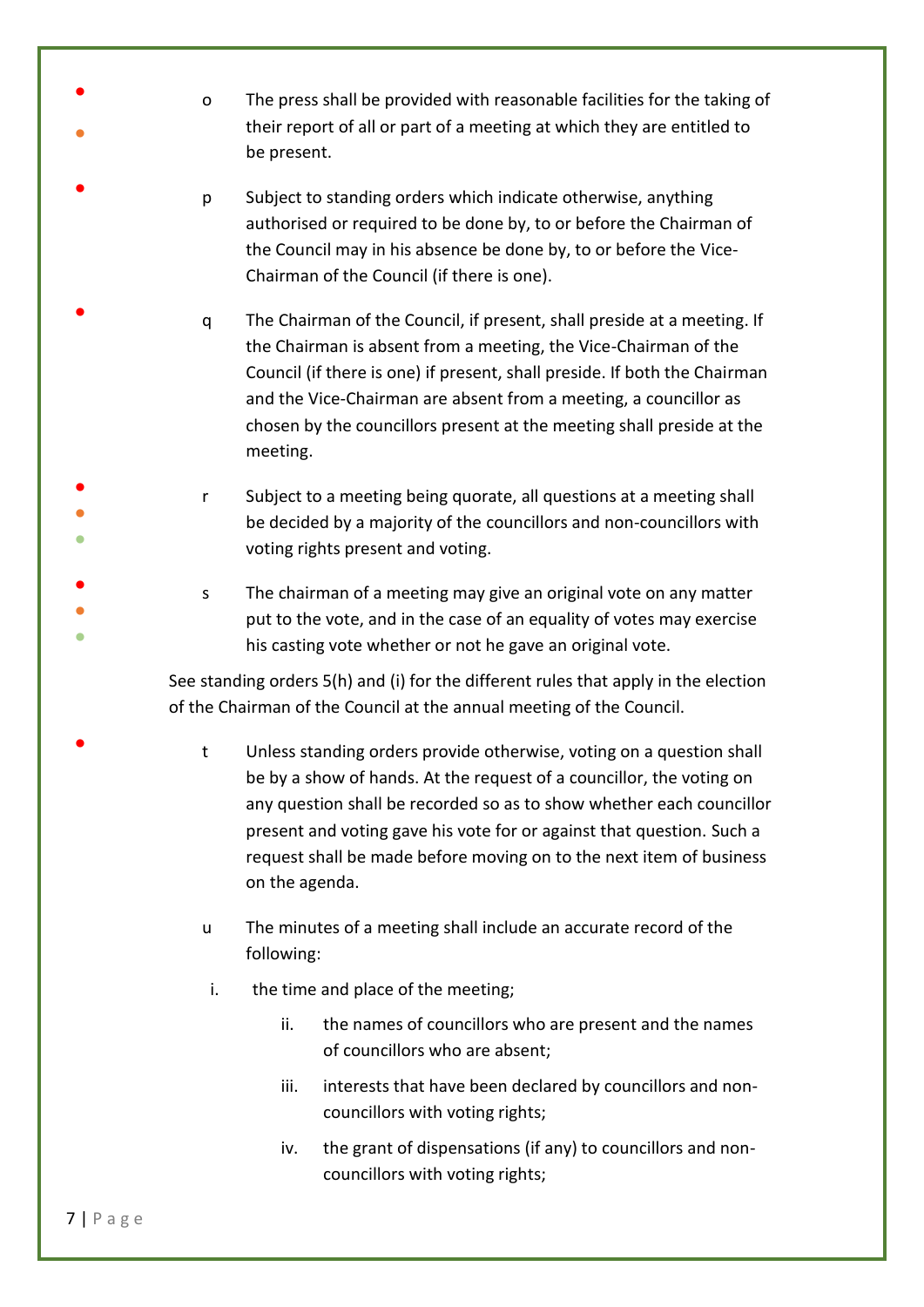v. whether a councillor or non-councillor with voting rights left the meeting when matters that they held interests in were being considered;

**7.**

- vi. if there was a public participation session; and
- vii. the resolutions made.
- v A councillor or a non-councillor with voting rights who has a disclosable pecuniary interest or another interest as set out in the Council's code of conduct in a matter being considered at a meeting is subject to statutory limitations or restrictions under the code on his right to participate and vote on that matter.
	- w No business may be transacted at a meeting unless at least one-third (seven members) of the whole number of members of the Council are present and in no case shall the quorum of a meeting be less than three.

See standing order 4d(viii) for the quorum of a committee or sub-committee meeting.

- ●
- 

●●●

●

- ●
- x **If a meeting is or becomes inquorate no business shall be transacted** and the meeting shall be closed. The business on the agenda for the meeting shall be adjourned to another meeting.
- y A meeting shall not exceed a period of 2 hours except by resolution of the Council.

#### <span id="page-9-0"></span>**7. COMMITTEES AND SUB-COMMITTEES**

- a Unless the Council determines otherwise, a committee may appoint a sub-committee whose terms of reference and members shall be determined by the committee.
- b The members of a committee may include non-councillors unless it is a committee which regulates and controls the finances of the Council.
- c Unless the Council determines otherwise, all the members of an advisory committee and a sub-committee of the advisory committee may be non-councillors.
- d The Council may appoint standing committees or other committees as may be necessary, and:
	- i. shall determine their terms of reference;
	- ii. shall determine the number and time of the ordinary meetings of a standing committee up until the date of the next annual meeting of the Council;
	- iii. shall permit a committee, other than in respect of the ordinary meetings of a committee, to determine the number and time of its meetings;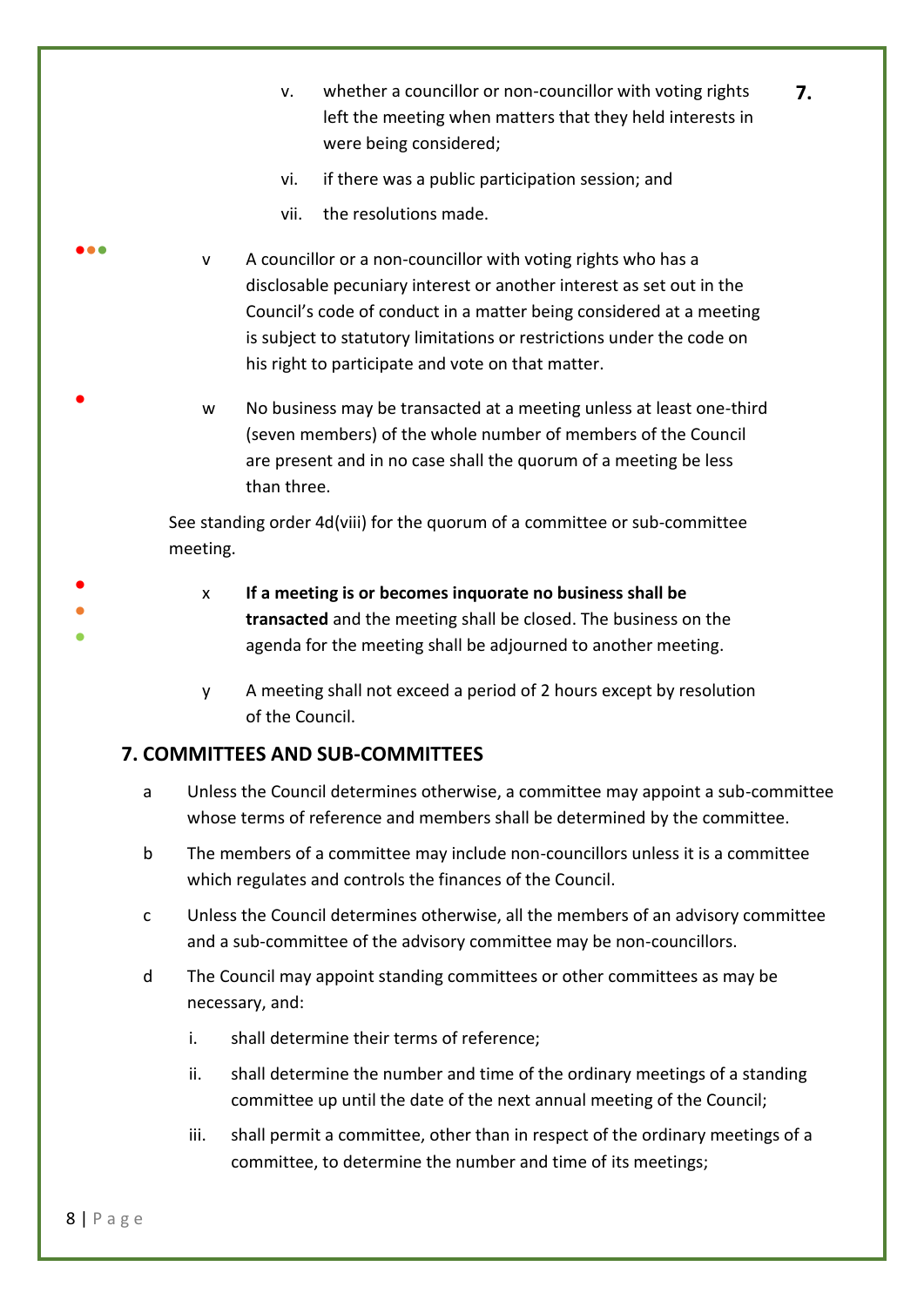- iv. shall, subject to standing orders 4(b) and (c), appoint and determine the terms of office of members of such a committee;
- v. may, subject to standing orders 4(b) and (c), appoint and determine the terms of office of the substitute members to a committee whose role is to replace the ordinary members at a meeting of a committee if the ordinary members of the committee confirm to the Proper Officer 5 days before the meeting that they are unable to attend;
- vi. shall, after it has appointed the members of a standing committee, must either appoint the chairman and vice-chairman of the standing committee or resolve to delegate the appointment of chairman and vice-chairman to the first meeting of the committee.
- vii. shall permit a committee other than a standing committee, to appoint its own chairman at the first meeting of the committee;
- viii. shall determine the place, notice requirements and quorum for a meeting of a committee and a sub-committee which, in both cases, shall be no less than three;
- ix. shall determine if the public may participate at a meeting of a committee;
- x. shall determine if the public and press are permitted to attend the meetings of a sub-committee and also the advance public notice requirements, if any, required for the meetings of a sub-committee;
- xi. shall determine if the public may participate at a meeting of a sub-committee that they are permitted to attend; and
- xii. may dissolve a committee or a sub-committee. If a committee or sub-committee is dissolved, the minutes of the last meeting will be approved by Full Council. Members of the dissolved committee or sub-committee must be invited to make comment on the accuracy of the minutes prior to the meeting and that this has been completed must be minuted.

#### <span id="page-10-0"></span>**8. ORDINARY COUNCIL MEETINGS**

- a In an election year, the annual meeting of the Council shall be held on or within 14 days following the day on which the councillors elected take office.
- b In a year which is not an election year, the annual meeting of the Council shall be held on such day in May as the Council decides.
- c If no other time is fixed, the annual meeting of the Council shall take place at 6pm.
- d In addition to the annual meeting of the Council, at least three other ordinary meetings shall be held in each year on such dates and times as the Council decides.
- e The first business conducted at the annual meeting of the Council shall be the election of the Chairman (Mayor) and Vice-Chairman (Deputy Mayor) of the Council.
- f The Mayor of the Council, unless he has resigned or becomes disqualified, shall continue in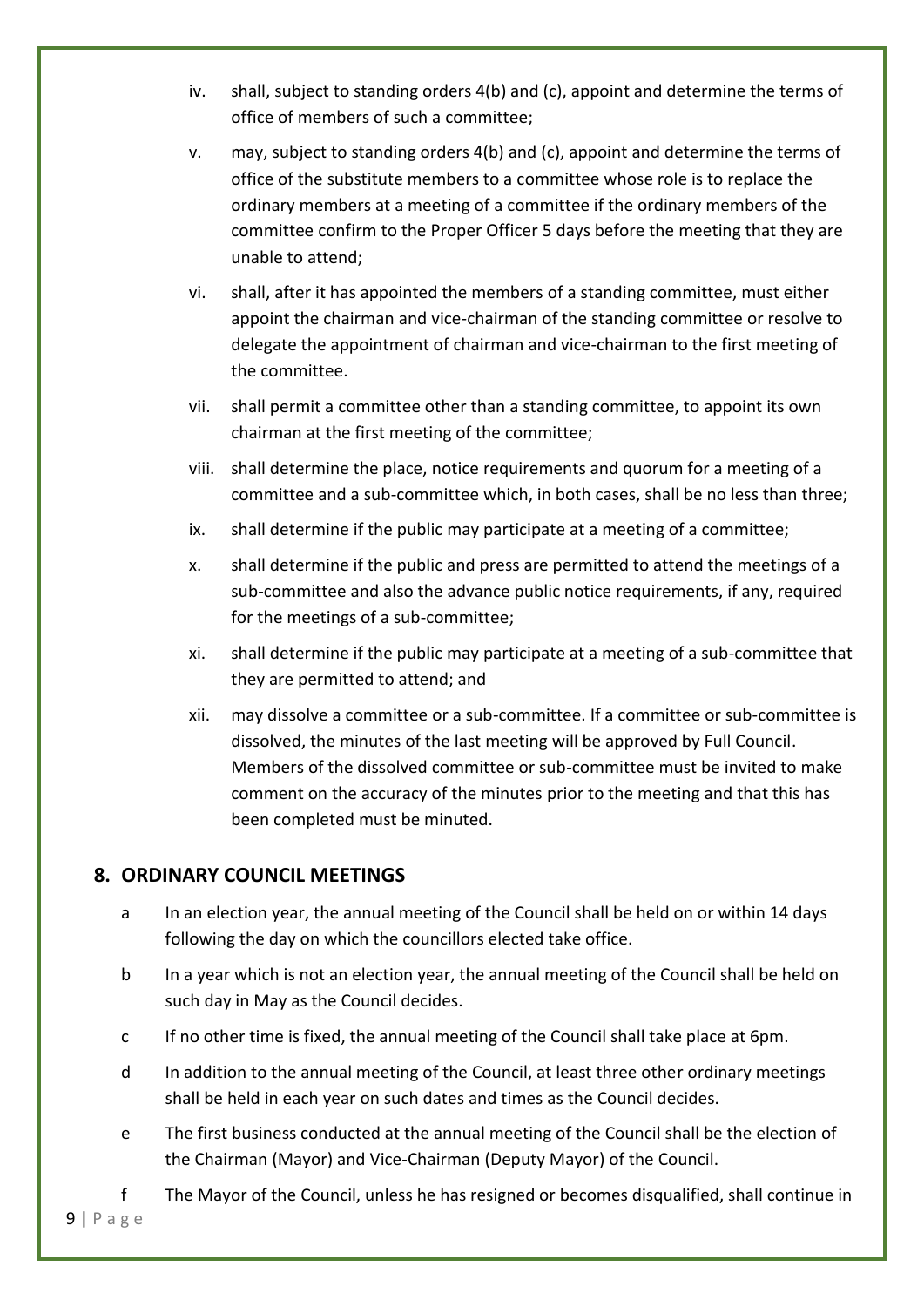office and preside at the annual meeting until his successor is elected at the next annual meeting of the Council.

- g The Deputy Mayor of the Council, unless he resigns or becomes disqualified, shall hold office until immediately after the election of the Mayor of the Council at the next annual meeting of the Council.
- h In an election year, if the current Mayor of the Council has not been re-elected as a member of the Council, he shall preside at the annual meeting until a successor Mayor of the Council has been elected. The current Mayor of the Council shall not have an original vote in respect of the election of the new Mayor of the Council but shall give a casting vote in the case of an equality of votes.
- i In an election year, if the current Mayor of the Council has been re-elected as a member of the Council, he shall preside at the annual meeting until a new Mayor of the Council has been elected. He may exercise an original vote in respect of the election of the new Mayor of the Council and shall give a casting vote in the case of an equality of votes.
- j Following the election of the Chairman of the Council and Vice-Chairman of the Council at the annual meeting, the business shall include:
	- i. In an election year, delivery by the Mayor of the Council and councillors of their acceptance of office forms unless the Council resolves for this to be done at a later date. In a year which is not an election year, delivery by the Mayor of the Council of his acceptance of office form unless the Council resolves for this to be done at a later date;
	- ii. Confirmation of the accuracy of the minutes of the last meeting of the Council;
	- iii. Receipt of the minutes of the last meeting of a committee;
	- iv. Consideration of the recommendations made by a committee;
	- v. Review of delegation arrangements to committees, sub-committees, staff and other local authorities;
	- vi. Review of the terms of reference for committees;
	- vii. Appointment of members to existing committees;
	- viii. Appointment of any new committees in accordance with standing order 4;
	- ix. Review and adoption of appropriate standing orders and financial regulations;
	- x. Review of arrangements (including legal agreements) with other local authorities, not-for-profit bodies and businesses.
	- xi. Review of representation on or work with external bodies and arrangements for reporting back
	- xii. In an election year, to make arrangements with a view to the Council becoming eligible to exercise the general power of competence in the future;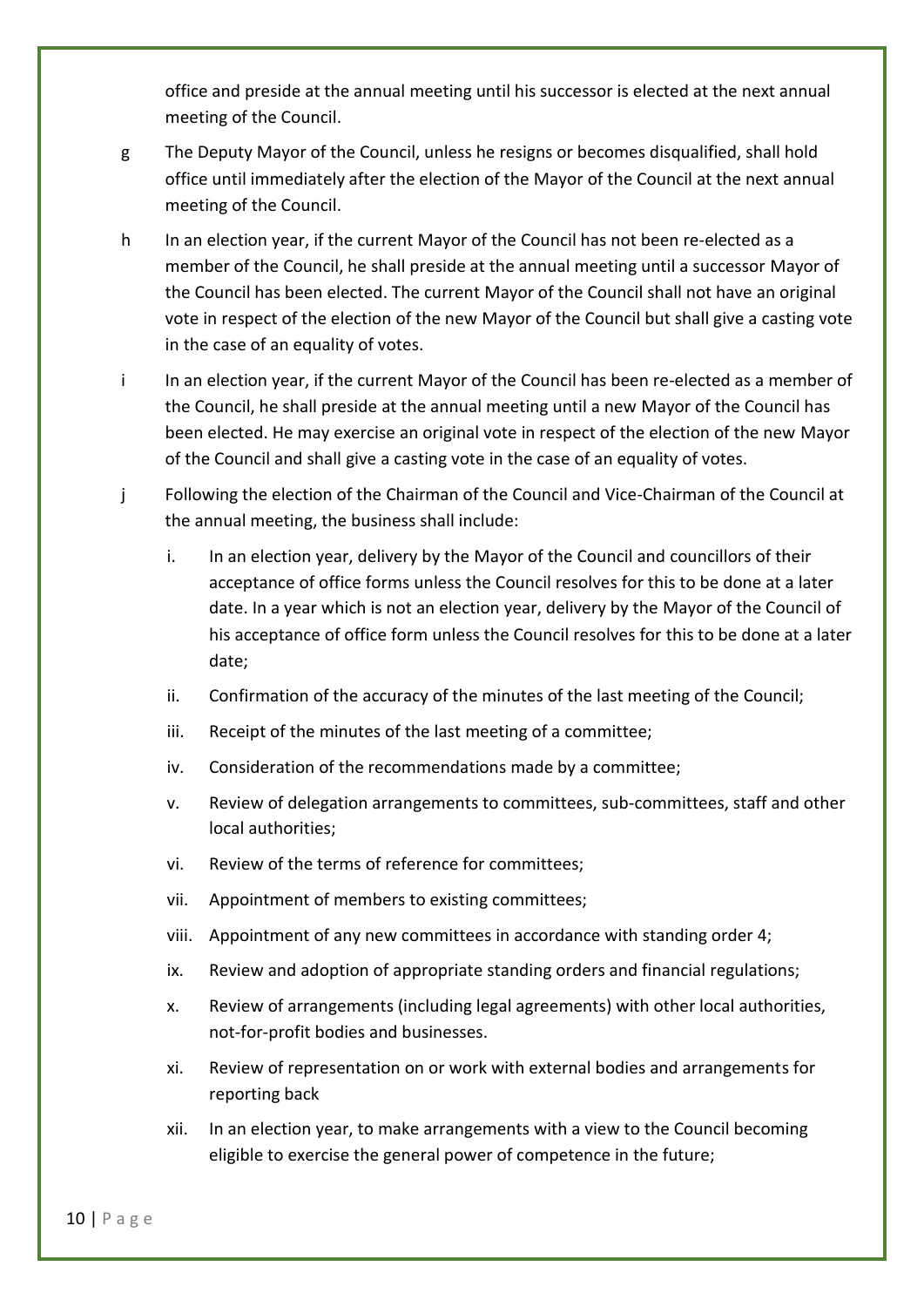- xiii. Review of inventory of land and other assets including buildings and office equipment;
- xiv. Confirmation of arrangements for insurance cover in respect of all insurable risks;
- xv. Review of the Council's and/or staff subscriptions to other bodies;
- xvi. In an election year, review of the Council's complaints procedure;
- xvii. In an election year, review of the Council's policies, procedures and practices in respect of its obligations under freedom of information and data protection legislation (*see also standing orders 11, 20 and 21*);
- xviii. In an election year, review of the Council's policy for dealing with the press/media;
- xix. Review of the Council's expenditure incurred under s.137 of the Local Government Act 1972 or the general power of competence.
- xx. Determining the time and place of ordinary meetings of the Council up to and including the next annual meeting of the Council.

#### <span id="page-12-0"></span>**9. EXTRAORDINARY MEETINGS OF THE COUNCIL, COMMITTEES AND SUB-COMMITTEES**

- a The Mayor of the Council may convene an extraordinary meeting of the Council at any time.
- b If the Mayor of the Council does not call an extraordinary meeting of the Council within seven days of having been requested in writing to do so by two councillors, any two councillors may convene an extraordinary meeting of the Council. The public notice giving the time, place and agenda for such a meeting shall be signed by the two councillors.
- c The chairman of a committee [or a sub-committee] may convene an extraordinary meeting of the committee (or the sub-committee) at any time.
- d If the chairman of a committee [or a sub-committee] does not call an extraordinary meeting within 7 days of having been requested to do so by 2 members of the committee [or the sub-committee], any 2 members of the committee [or the sub-committee] may convene an extraordinary meeting of the committee (or a sub-committee).

#### <span id="page-12-1"></span>**10.PREVIOUS RESOLUTIONS**

- a A resolution shall not be reversed within six months except either by a special motion, which requires written notice by at least 4 councillors to be given to the Proper Officer in accordance with standing order 9, or by a motion moved in pursuance of the recommendation of a committee or a sub-committee.
- b When a motion moved pursuant to standing order 7(a) has been disposed of, no similar motion may be moved for a further six months.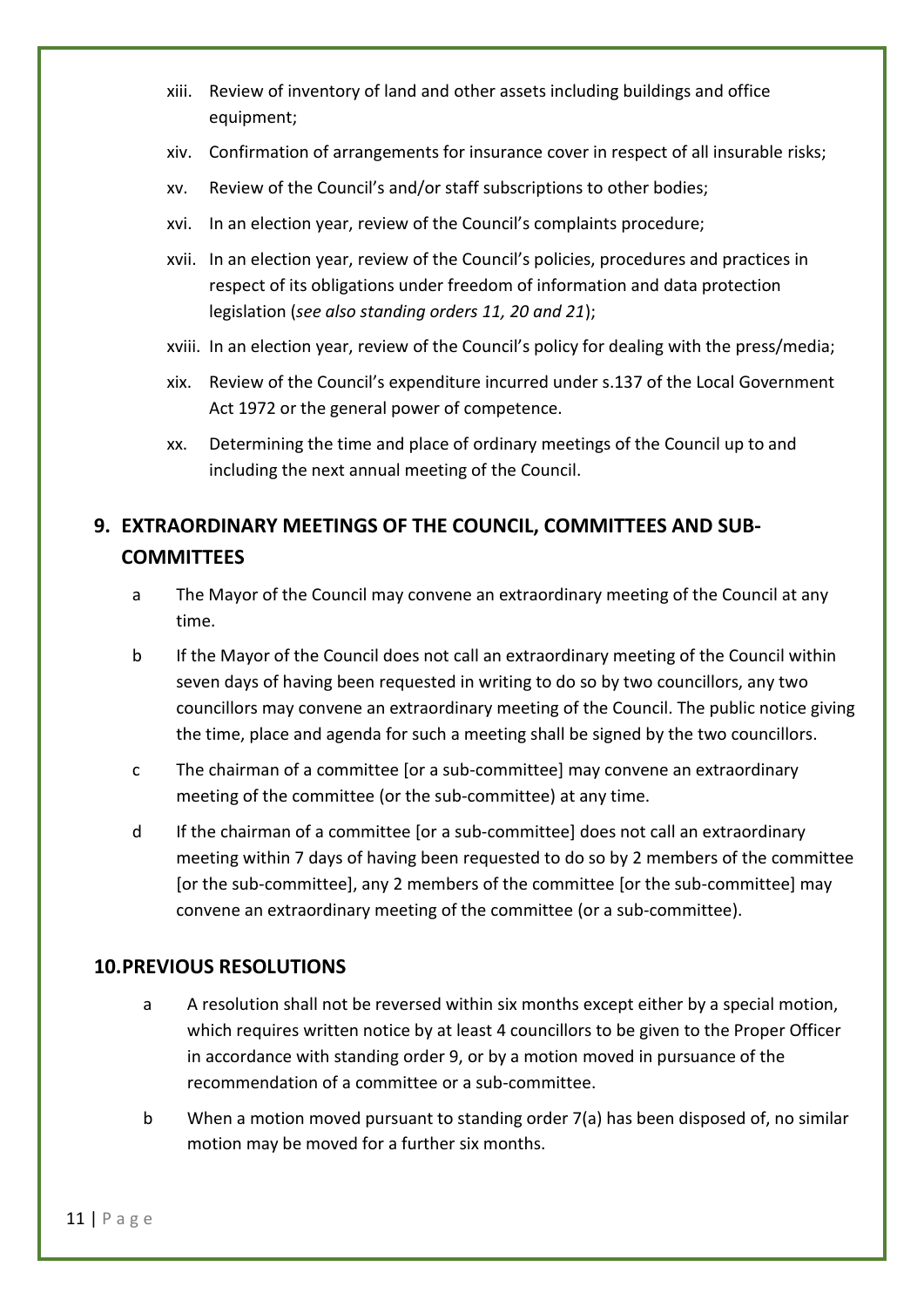#### <span id="page-13-0"></span>**11.VOTING ON APPOINTMENTS**

a Where more than two persons have been nominated for a position to be filled by the Council and none of those persons has received an absolute majority of votes in their favour, the name of the person having the least number of votes shall be struck off the list and a fresh vote taken. This process shall continue until a majority of votes is given in favour of one person. A tie in votes may be settled by the casting vote exercisable by the chairman of the meeting.

#### <span id="page-13-1"></span>**12.MOTIONS FOR A MEETING THAT REQUIRE WRITTEN NOTICE TO BE GIVEN TO THE PROPER OFFICER**

- a A motion shall relate to the responsibilities of the meeting for which it is tabled and, in any event, shall relate to the performance of the Council's statutory functions, powers and obligations or an issue which specifically affects the Council's area or its residents.
- b No motion may be moved at a meeting unless it is on the agenda and the mover has given written notice of its wording to the Proper Officer at least 10 clear days before the meeting. Clear days do not include the day of the notice or the day of the meeting.

(Members are advised to discuss their proposed motion with the Clerk prior to submission so that she can advise whether the motion be directed to Full Council or to a Committee, whether any further information is required to support their motion and to provide the template for a report to Council/Committee if required. The Clerk will assist members with presentation of the motion if required.)

- c The Proper Officer may, before including a motion on the agenda received in accordance with standing order 9(b), correct obvious grammatical or typographical errors in the wording of the motion.
- d If the Proper Officer considers the wording of a motion received in accordance with standing order 9(b) is not clear in meaning or the motion isn't supported by sufficient information or evidence to allow Members to make an informed decision when considering the motion, the motion shall be rejected until the mover of the motion resubmits it, so that it can be understood, in writing, to the Proper Officer at least 8 clear days before the meeting.
- e Motions relating to matters listed under the responsibility of a committee will not be put directly to Full Council without initial consideration by that Committee unless there is good reason otherwise. The Clerk's decision in this matter will be final.
- f Members submitting motions relating to committees where they are not a named member will be invited the committee meeting and given opportunity speak to the committee on the item.
- g If the wording or subject of a proposed motion is considered improper, the Proper Officer shall consult with the chairman of the forthcoming meeting or, as the case may be, the councillors who have convened the meeting, to consider whether the motion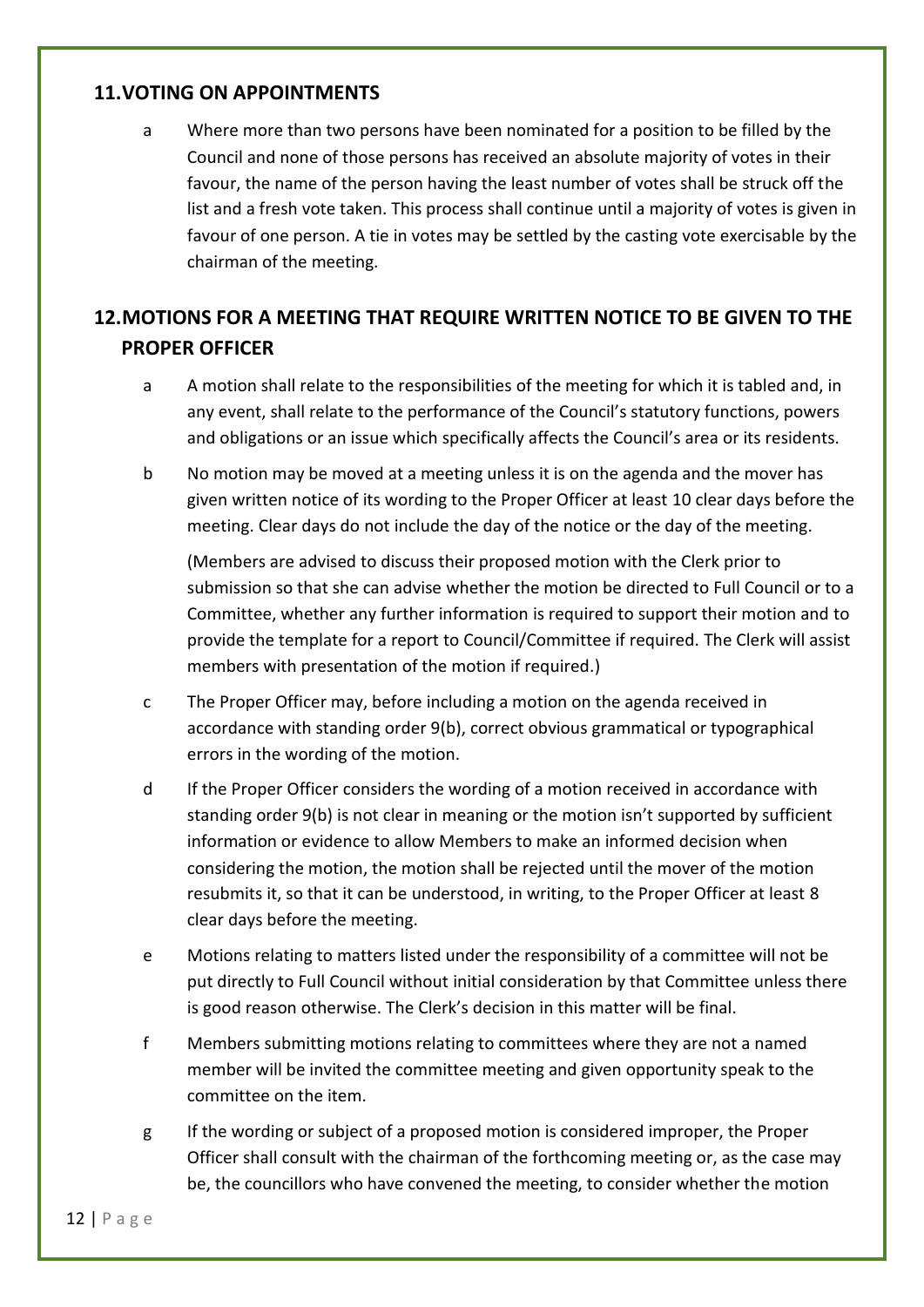shall be included in the agenda or rejected.

- h The decision of the Proper Officer as to whether or not to include the motion on the agenda shall be final.
- i Motions received shall be recorded and numbered in the order that they are received.
- j Motions rejected shall be recorded with an explanation by the Proper Officer of the reason for rejection.

#### <span id="page-14-0"></span>**13.MOTIONS AT A MEETING THAT DO NOT REQUIRE WRITTEN NOTICE**

- a The following motions may be moved at a meeting without written notice to the Proper Officer:
	- i. to correct an inaccuracy in the draft minutes of a meeting;
	- ii. to move to a vote;
	- iii. to defer consideration of a motion;
	- iv. to refer a motion to a particular committee or sub-committee;
	- v. to delegate an item to a particular committee, sub-committee or officer.
	- vi. to appoint a person to preside at a meeting;
	- vii. to change the order of business on the agenda;
	- viii. to proceed to the next business on the agenda;
	- ix. to require a written report;
	- x. to appoint a committee, sub-committee or task group and their members;
	- xi. to extend the time limits for speaking;
	- xii. to exclude the press and public from a meeting in respect of confidential or other information which is prejudicial to the public interest;
	- xiii. to not hear further from a councillor or a member of the public;
	- i. to exclude a councillor or member of the public for disorderly conduct;
	- xiv. to temporarily suspend the meeting;
	- xv. to suspend a particular standing order (unless it reflects mandatory statutory or legal requirements);
	- xvi. to adjourn the meeting; or
	- xvii. to close the meeting.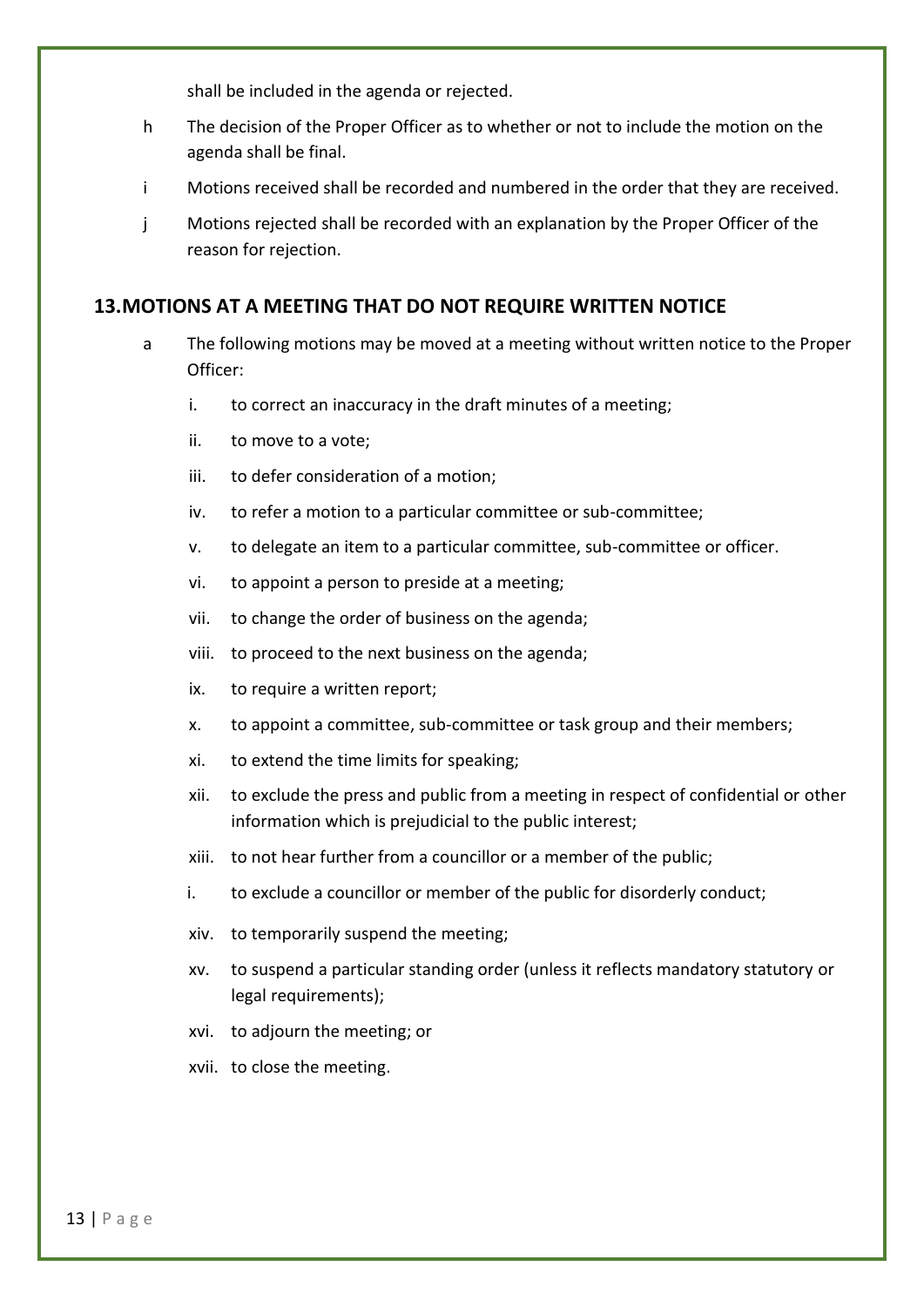#### <span id="page-15-0"></span>**14.MANAGEMENT OF INFORMATION**

See also standing order 20.

- **a The Council shall have in place and keep under review, technical and organisational measures to keep secure information (including personal data) which it holds in paper and electronic form. Such arrangements shall include deciding who has access to personal data and encryption of personal data.**
- **b The Council shall have in place, and keep under review, policies for the retention and safe destruction of all information (including personal data) which it holds in paper and electronic form. The Council's retention policy shall confirm the period for which information (including personal data) shall be retained or if this is not possible the criteria used to determine that period (e.g. the Limitation Act 1980).**
- **c The agenda, papers that support the agenda and the minutes of a meeting shall not disclose or otherwise undermine confidential information or personal data without legal justification.**
- **d Councillors, staff, the Council's contractors and agents shall not disclose confidential information or personal data without legal justification.**

#### <span id="page-15-1"></span>**15.DRAFT MINUTES**

Full Council meetings Committee meetings Sub-committee meetings

- a If the draft minutes of a preceding meeting have been served on councillors with the agenda to attend the meeting at which they are due to be approved for accuracy, they shall be taken as read.
- b There shall be no discussion about the draft minutes of a preceding meeting except in relation to their accuracy. A motion to correct an inaccuracy in the draft minutes shall be moved in accordance with standing order 13(a)(i).
- c The accuracy of draft minutes, including any amendment(s) made to them, shall be confirmed by resolution and shall be signed by the chairman of the meeting and stand as an accurate record of the meeting to which the minutes relate.
- d If the chairman of the meeting does not consider the minutes to be an accurate record of the meeting to which they relate, he shall sign the minutes and include a paragraph in the following terms or to the same effect: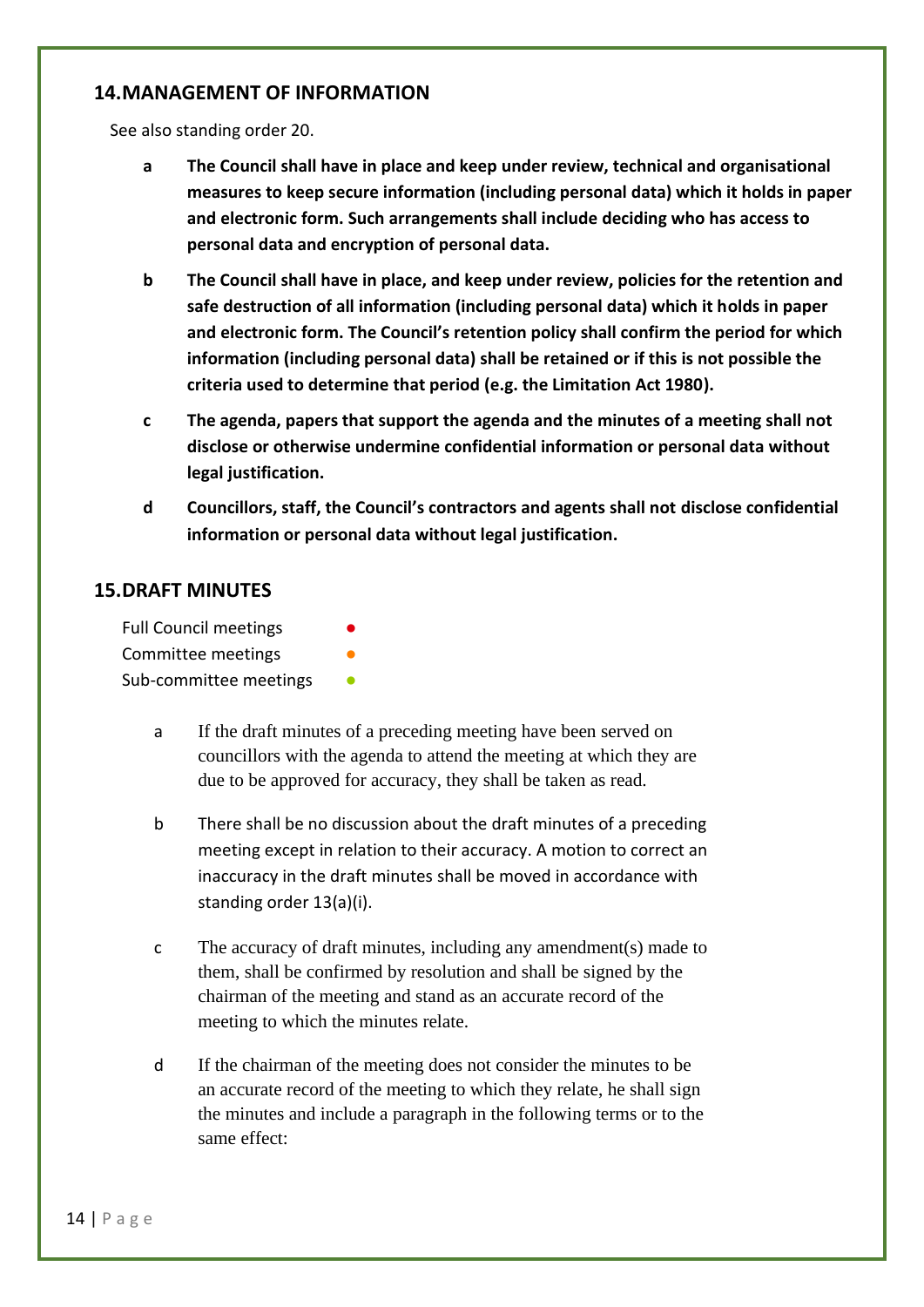"The chairman of this meeting does not believe that the minutes of the meeting of the ( ) held on [date] in respect of ( ) were a correct record but his view was not upheld by the meeting and the minutes are confirmed as an accurate record of the proceedings."

- **e If the Council's gross annual income or expenditure (whichever is higher) does not exceed £25,000, it shall publish draft minutes on a website which is publicly accessible and free of charge not later than one month after the meeting has taken place. Kidsgrove Town Council has a gross income over £25,000 but, in the interests of transparency, will still publish minutes on its website in accordance with this rule.**
- f Subject to the publication of draft minutes in accordance with standing order 15(e) and standing order 23(a) and following a resolution which confirms the accuracy of the minutes of a meeting, the draft minutes or recordings of the meeting for which approved minutes exist shall be destroyed.

#### <span id="page-16-0"></span>**16.CODE OF CONDUCT AND DISPENSATIONS**

*See also standing order 6(u).* 

● ● ●

- a All councillors and non-councillors with voting rights shall observe the code of conduct adopted by the Council.
- b Unless he has been granted a dispensation, a councillor or non-councillor with voting rights shall withdraw from a meeting when it is considering a matter in which he has a disclosable pecuniary interest. He may return to the meeting after it has considered the matter in which he had the interest.
- c Unless he has been granted a dispensation, a councillor or non-councillor with voting rights shall withdraw from a meeting when it is considering a matter in which he has another interest if so required by the Council's code of conduct. He may return to the meeting after it has considered the matter in which he had the interest.
- d **Dispensation requests shall be in writing and submitted to the Proper Officer** as soon as possible before the meeting, or failing that, at the start of the meeting for which the dispensation is required.
- e A decision as to whether to grant a dispensation shall be made the Proper Officer and that decision is final.
- f A dispensation request shall confirm:
	- i. the description and the nature of the disclosable pecuniary interest or other interest to which the request for the dispensation relates;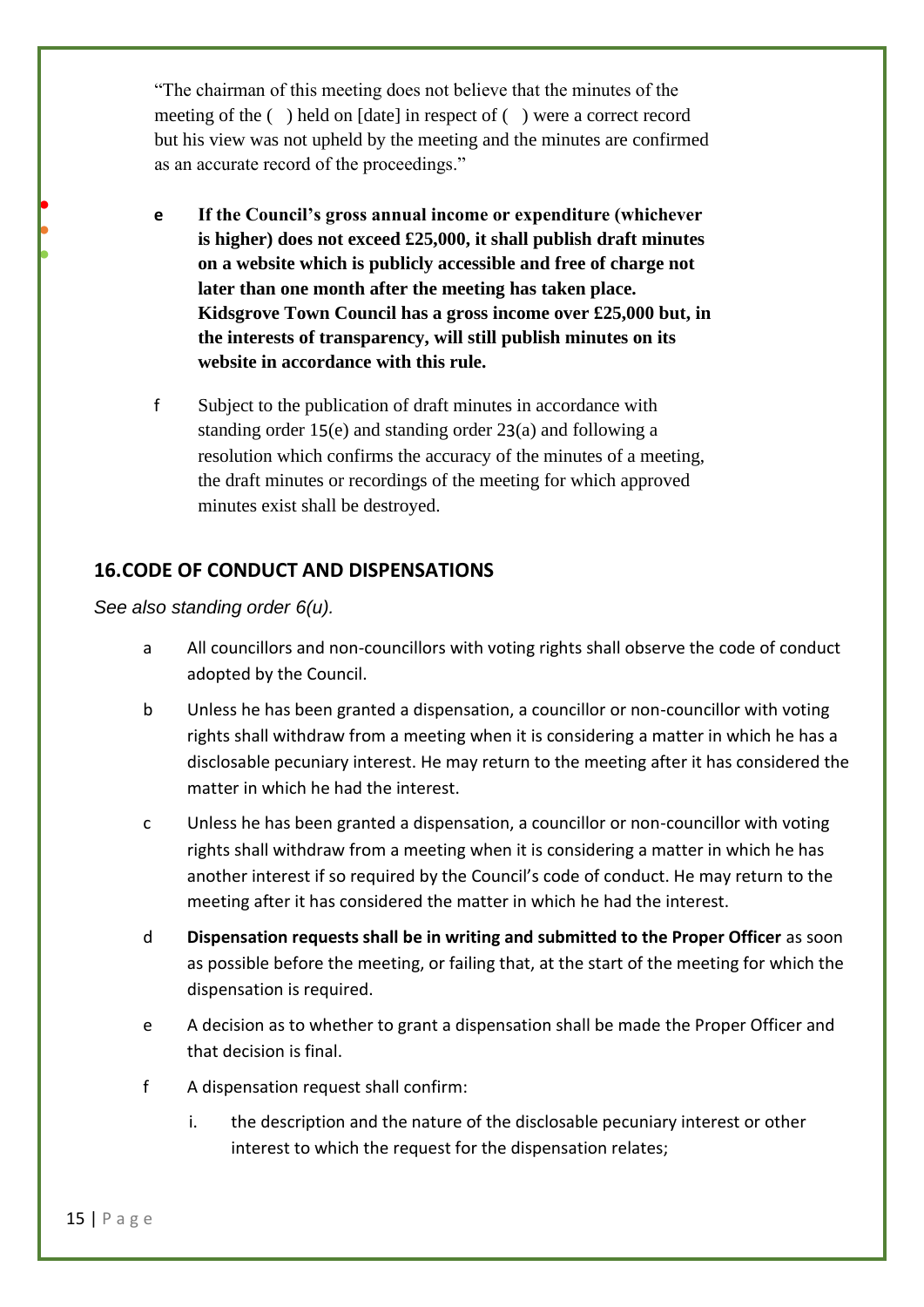- ii. whether the dispensation is required to participate at a meeting in a discussion only or a discussion and a vote;
- iii. the date of the meeting or the period (not exceeding four years) for which the dispensation is sought; and
- iv. an explanation as to why the dispensation is sought.
- g Subject to standing orders 16(d) and (f), a dispensation request shall be considered by the Proper Officer before the meeting or, at the beginning of the meeting of the Council, or committee or sub-committee for which the dispensation is required.
- **h A dispensation may be granted in accordance with standing order 16(e) if having regard to all relevant circumstances any of the following apply:**
	- i. **without the dispensation the number of persons prohibited from participating in the particular business would be so great a proportion of the meeting transacting the business as to impede the transaction of the business;**
	- ii. **granting the dispensation is in the interests of persons living in the Council's area; or**
	- iii. **it is otherwise appropriate to grant a dispensation.**

#### <span id="page-17-0"></span>**17.CODE OF CONDUCT COMPLAINTS**

- a Upon notification by the District Council that it is dealing with a complaint that a councillor or non-councillor with voting rights has breached the Council's code of conduct, the Proper Officer shall, subject to standing order 14, report this to the Council.
- b Where the notification in standing order 17(a) relates to a complaint made by the Proper Officer, the Proper Officer shall notify the Mayor of Council of this fact, and the Mayor shall nominate another staff member to assume the duties of the Proper Officer in relation to the complaint until it has been determined and the Council has agreed what action, if any, to take in accordance with standing order 17(d).
- c The Council may:
	- i. provide information or evidence where such disclosure is necessary to investigate the complaint or is a legal requirement;
	- ii. seek information relevant to the complaint from the person or body with statutory responsibility for investigation of the matter;
- **d Upon notification by the District Council that a councillor or non-councillor with voting rights has breached the Council's code of conduct, the Council shall consider what, if any, action to take against him. Such action excludes disqualification or suspension from office.**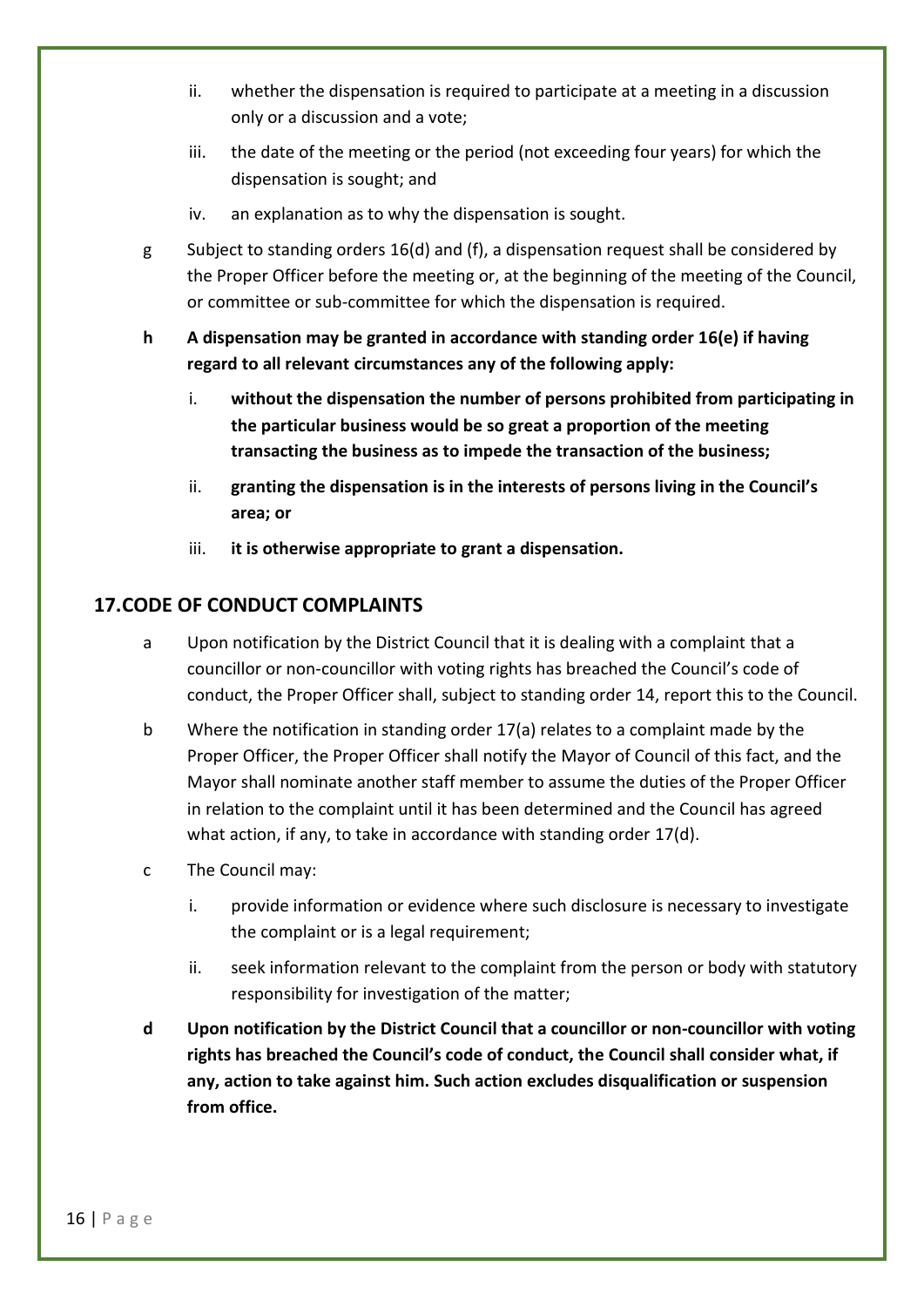#### <span id="page-18-0"></span>**18.PROPER OFFICER**

- a The Proper Officer shall be either (i) the clerk or (ii) other staff member(s) nominated by the Council to undertake the work of the Proper Officer when the Proper Officer is absent.
- b The Proper Officer shall:
	- i. **at least three clear days before a meeting of the council, a committee** or a subcommittee,
		- **serve on councillors by delivery or post at their residences or by email authenticated in such manner as the Proper Officer thinks fit, a signed summons confirming the time, place and the agenda (provided the councillor has consented to service by email), and**
		- **Provide, in a conspicuous place, public notice of the time, place and agenda (provided that the public notice with agenda of an extraordinary meeting of the Council convened by councillors is signed by them).**

*See standing order 6b) for the meaning of clear days for a meeting of a full council and standing order 6(c) for the meaning of clear days for a meeting of a committee;*

- ii. Subject to standing order 12, include on the agenda all motions in the order received unless a councillor has given written notice at least 4 working days before the meeting confirming his withdrawal of it;
- iii. **convene a meeting of the Council for the election of a new Mayor of the Council, occasioned by a casual vacancy in his office;**
- iv. **facilitate inspection of the minute book by local government electors;**
- v. **receive and retain copies of byelaws made by other local authorities;**
	- vi. hold acceptance of office forms from councillors;
	- vii. hold a copy of every councillor's register of interests;
	- viii. assist with responding to requests made under freedom of information legislation and rights exercisable under data protection legislation, in accordance with the Council's relevant policies and procedures;
	- ix. liaise, as appropriate, with the Council's Data Protection Officer;
	- x. receive and send general correspondence and notices on behalf of the Council except where there is a resolution to the contrary;
	- xi. assist in the organisation of, storage of, access to, security of and destruction of information held by the Council in paper and electronic form subject to the requirements of data protection and freedom of information legislation and other legitimate requirements (e.g. the Limitation Act 1980);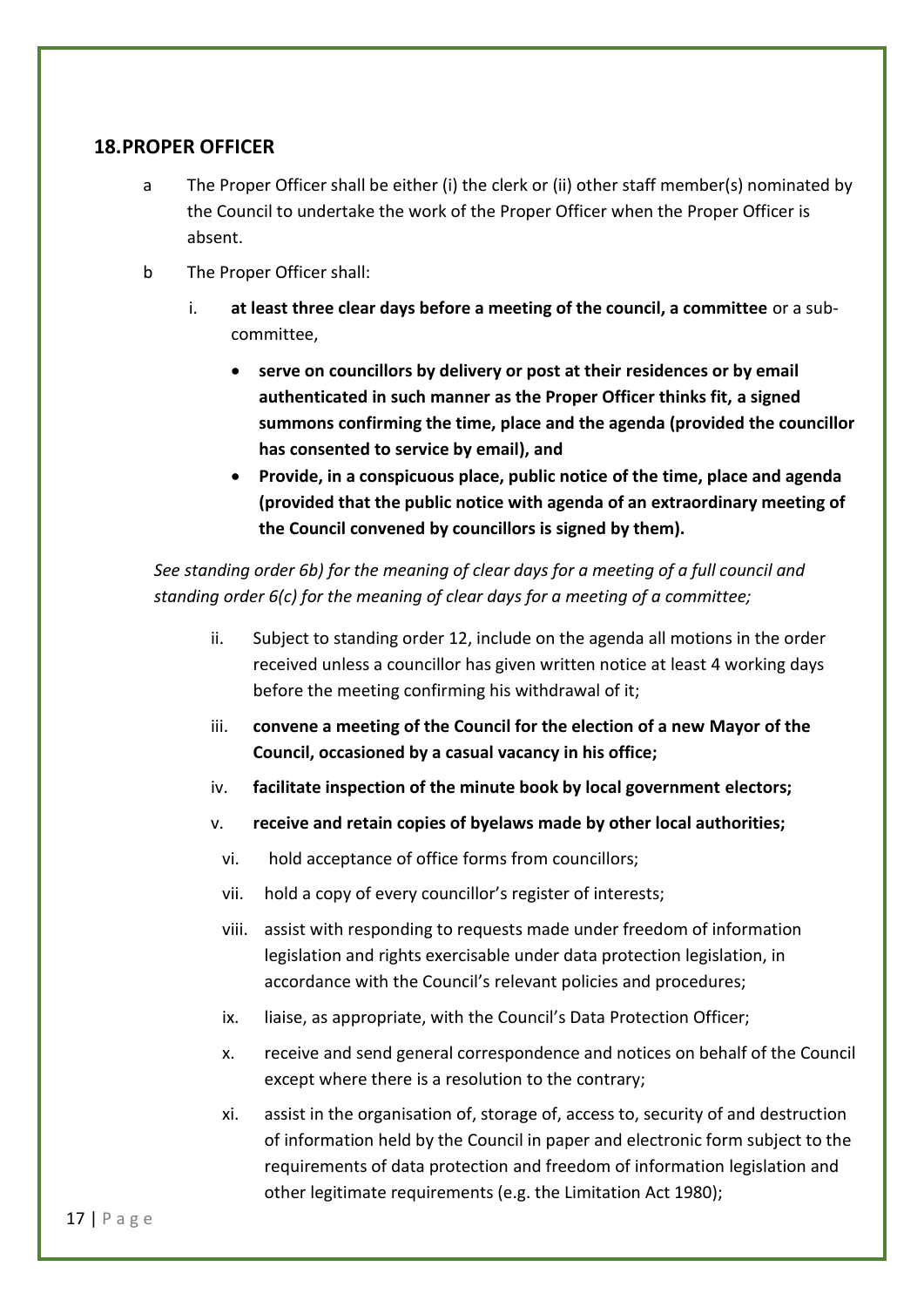xii. arrange for legal deeds to be executed;

(see also standing order 26);

- xiii. arrange or manage the prompt authorisation, approval, and instruction regarding any payments to be made by the Council in accordance with its financial regulations;
- xiv. record every planning application notified to the Council and the Council's response to the local planning authority in a database for such purpose;
- xv. refer a planning application received by the Council to the Chairman or in his absence the Vice-Chairman of the Council and Chairman or in his absence Vice-Chairman of the Planning, Highways and Infrastructure Committee within two working days of receipt to facilitate an extraordinary meeting if the nature of a planning application requires consideration before the next ordinary meeting of the Council or Planning, Highways and Infrastructure Committee.
- xvi. manage access to information about the Council via the publication scheme; and
- xvii. retain custody of the seal of the Council (if there is one) which shall not be used without a resolution to that effect.

(see also standing order 26).

#### <span id="page-19-0"></span>**19.RESPONSIBLE FINANCIAL OFFICER**

a The Council shall appoint appropriate staff member(s) to undertake the work of the Responsible Financial Officer when the Responsible Financial Officer is absent.

#### <span id="page-19-1"></span>**20.ACCOUNTS AND ACCOUNTING STATEMENTS**

- a "Proper practices" in standing orders refer to the most recent version of "Governance and Accountability for Local Councils – a Practitioners' Guide".
- b All payments by the Council shall be authorised, approved, and paid in accordance with the law, proper practices and the Council's financial regulations.
- c The Responsible Financial Officer shall supply to each councillor as soon as practicable after 30 June, 30 September and 31 December in each year a statement to summarise:
	- i. the Council's receipts and payments (or income and expenditure) for each quarter;
	- ii. the Council's aggregate receipts and payments (or income and expenditure) for the year to date;
	- iii. the balances held at the end of the quarter being reported and

which includes a comparison with the budget for the financial year and highlights any actual or potential overspends.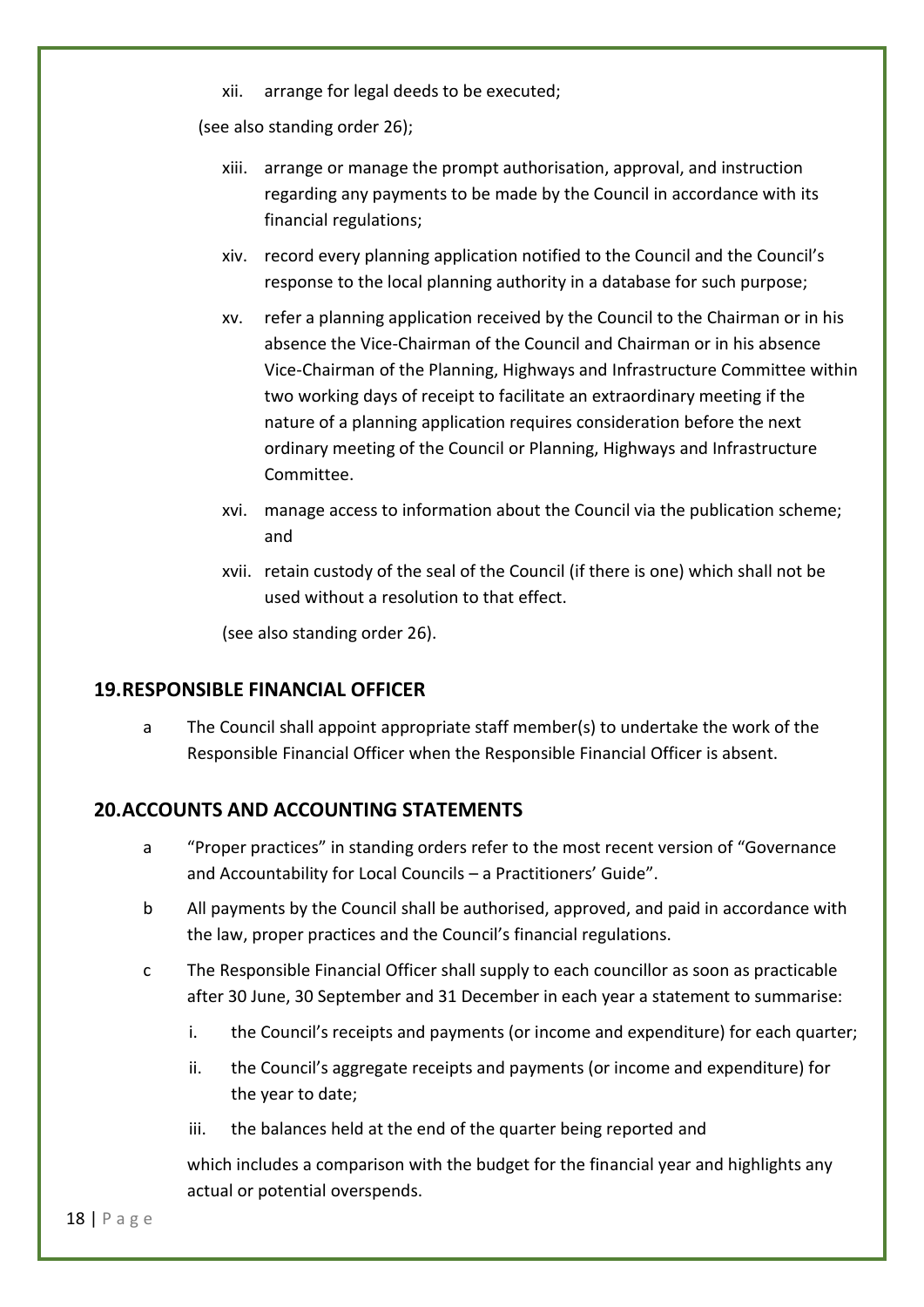- d As soon as possible after the financial year end at 31 March, the Responsible Financial Officer shall provide:
	- i. each councillor with a statement summarising the Council's receipts and payments (or income and expenditure) for the last quarter and the year to date for information; and
	- ii. to the Council the accounting statements for the year in the form of Section 1 of the annual governance and accountability return, as required by proper practices, for consideration and approval.
- e The year-end accounting statements shall be prepared in accordance with proper practices and apply the form of accounts determined by the Council (receipts and payments, or income and expenditure) for the year to 31 March. A completed draft annual governance and accountability return shall be presented to all councillors at least 14 days prior to anticipated approval by the Council. The annual governance and accountability return of the Council, which is subject to external audit, including the annual governance statement, shall be presented to the Council for consideration and formal approval before 30 June.

#### <span id="page-20-0"></span>**21.FINANCIAL CONTROLS AND PROCUREMENT**

- a The Council shall consider and approve financial regulations drawn up by the Responsible Financial Officer, which shall include detailed arrangements in respect of the following:
	- i. the keeping of accounting records and systems of internal controls;
	- ii. the assessment and management of financial risks faced by the Council;
	- iii. the work of the independent internal auditor in accordance with proper practices and the receipt of regular reports from the internal auditor, which shall be required at least annually;
	- iv. the inspection and copying by councillors and local electors of the Council's accounts and/or orders of payments; and
	- v. whether contracts with an estimated value below **£25,000** due to special circumstances are exempt from a tendering process or procurement exercise.
- b Financial regulations shall be reviewed regularly and at least annually for fitness of purpose.
- **c A public contract regulated by the Public Contracts Regulations 2015 with an estimated value in excess of £25,000 but less than the relevant thresholds in standing order 18(f) is subject to Regulations 109-114 of the Public Contracts Regulations 2015 which include a requirement on the Council to advertise the contract opportunity on the Contracts Finder website regardless of what other means it uses to advertise the opportunity.**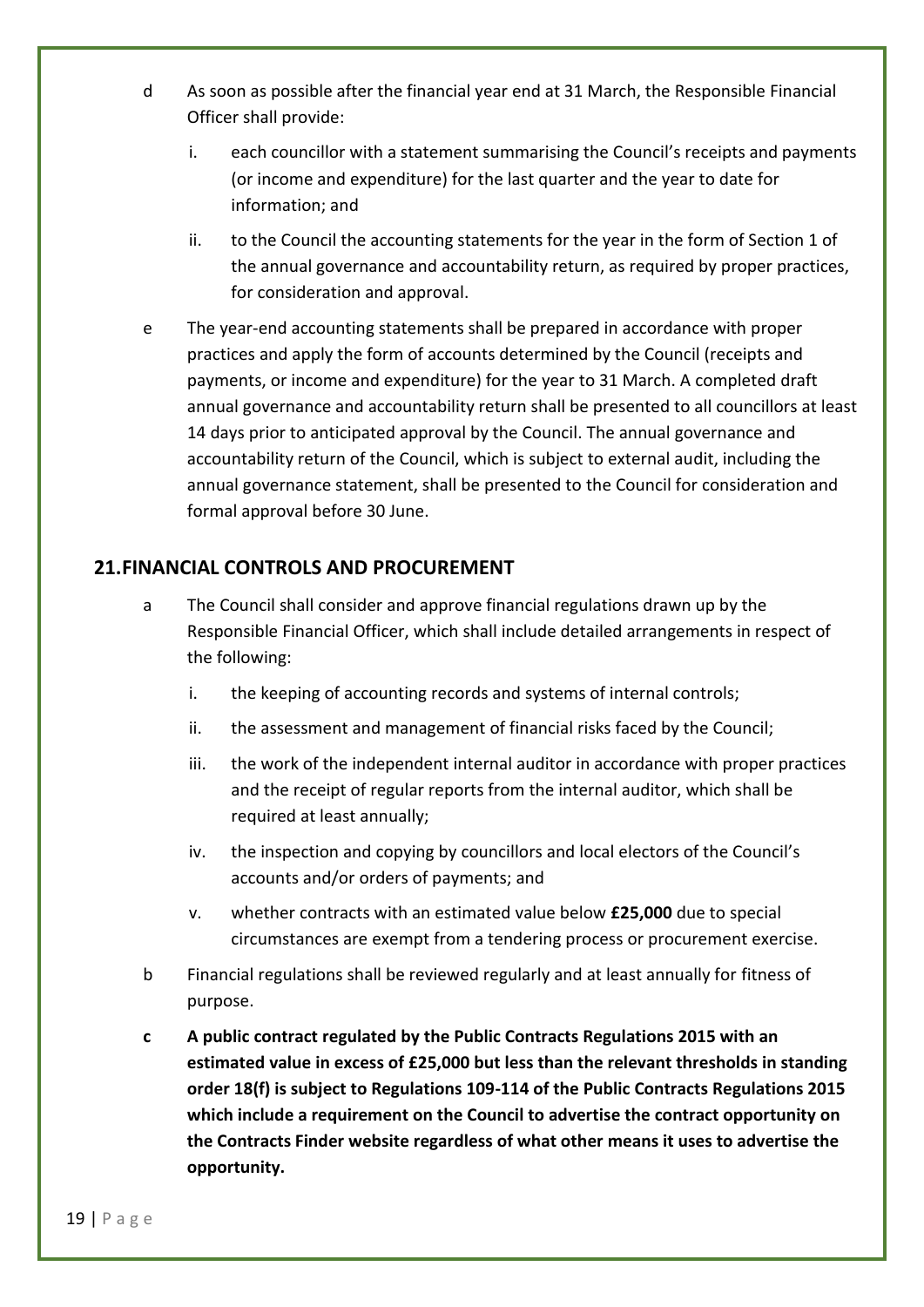- d Subject to additional requirements in the financial regulations of the Council, the tender process for contracts for the supply of goods, materials, services or the execution of works shall include, as a minimum, the following steps:
	- i. a specification for the goods, materials, services or the execution of works shall be drawn up;
	- ii. an invitation to tender shall be drawn up to confirm (i) the Council's specification (ii) the time, date and address for the submission of tenders (iii) the date of the Council's written response to the tender and (iv) the prohibition on prospective contractors contacting councillors or staff to encourage or support their tender outside the prescribed process;
	- iii. the invitation to tender shall be advertised in a local newspaper and in any other manner that is appropriate;
	- iv. tenders are to be submitted in writing in a sealed marked envelope addressed to the Proper Officer;
	- v. tenders shall be opened by the Proper Officer in the presence of at least one councillor after the deadline for submission of tenders has passed;
	- vi. tenders are to be reported to and considered by the appropriate meeting of the Council or a committee or sub-committee with delegated responsibility.
- e Neither the Council, nor a committee or a sub-committee with delegated responsibility for considering tenders, is bound to accept the lowest value tender.
- **f A public contract regulated by the Public Contracts Regulations 2015 with an estimated value in excess of £189,330 for a public service or supply contract or in excess of £4733,252 for a public works contract (or other thresholds determined by the European Commission every two years and published in the Official Journal of the European Union (OJEU)) shall comply with the relevant procurement procedures and other requirements in the Public Contracts Regulations 2015 which include advertising the contract opportunity on the Contracts Finder website and in OJEU.**
- **g A public contract in connection with the supply of gas, heat, electricity, drinking water, transport services, or postal services to the public; or the provision of a port or airport; or the exploration for or extraction of gas, oil or solid fuel with an estimated value in excess of £378,660 for a supply, services or design contract; or in excess of £4,733,252 for a works contract; or £663,540 for a social and other specific services contract (or other thresholds determined by the European Commission every two years and published in OJEU) shall comply with the relevant procurement procedures and other requirements in the Utilities Contracts Regulations 2016.**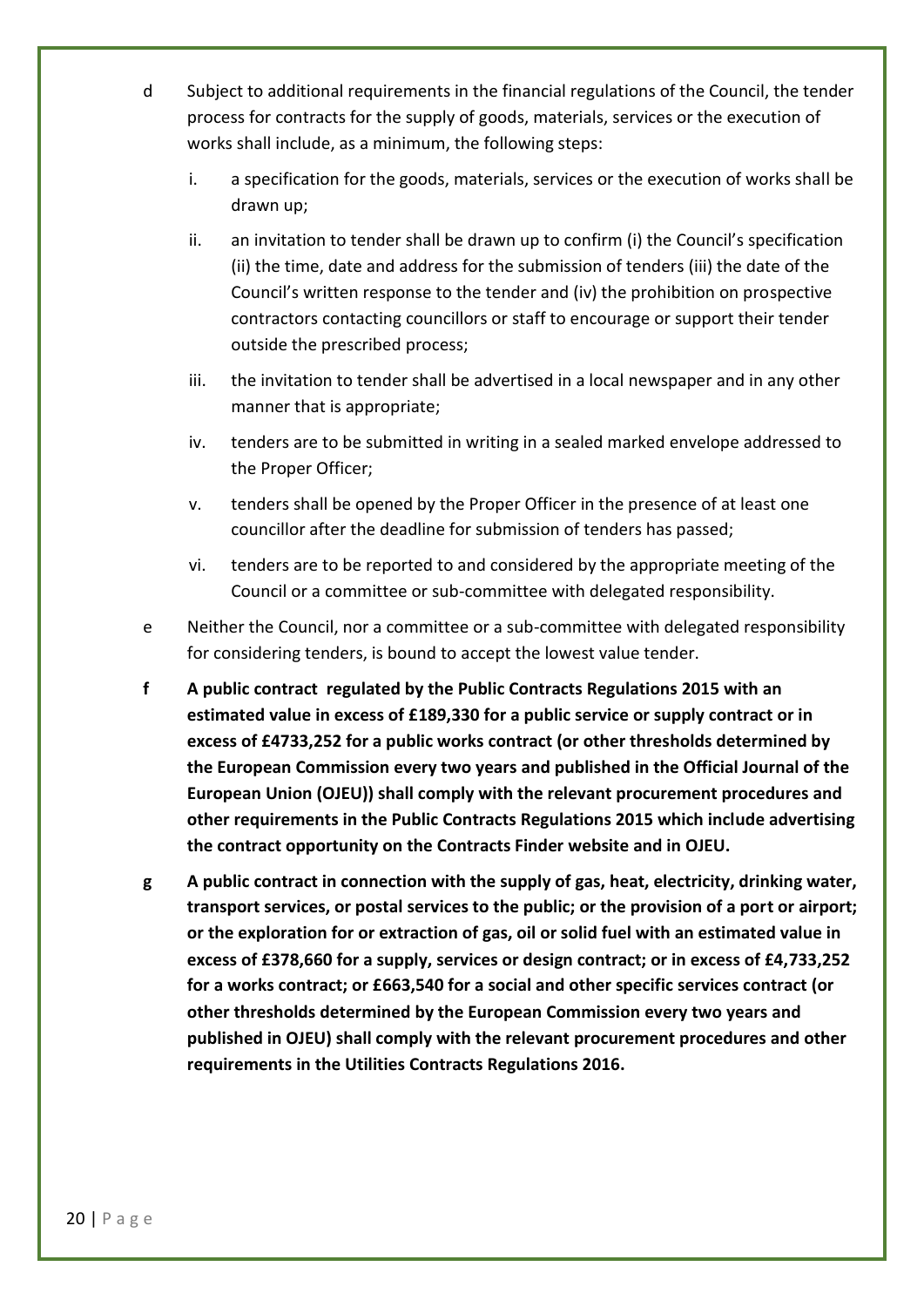#### <span id="page-22-0"></span>**22.HANDLING STAFF MATTERS**

- a A matter personal to a member of staff that is being considered by a meeting of Council or the Staffing committee is subject to standing order 14.
- b Subject to the Council's policy regarding absences from work, the Council's most senior member of staff shall notify the chairman of the Staffing committee or, if he is not available, the chair of the council, of absence occasioned by illness or other reason and that person shall report such absence to staffing Committee at its next meeting.
- c The Staffing Committee shall upon a resolution conduct a review of the performance and annual appraisal of the work of Clerk. The reviews and appraisal shall be reported in writing and are subject to approval by resolution by the Staffing Committee and the completion shall be reported to Full Council.
- d Subject to the Council's policy regarding the handling of grievance matters, the Council's most senior member of staff shall contact the chairman of the Staffing Committee or, in his absence, the chair of the council in respect of an informal or formal grievance matter, and this matter shall be reported back and progressed by resolution of Staffing Committee and reported to Full Council.
- e Subject to the Council's policy regarding the handling of grievance matters, if an informal or formal grievance matter raised relates to the chairman or vice-chairman of the Staffing Committee, this shall be communicated to another member of Staffing Committee, which shall be reported back and progressed by resolution of Staffing Committee.
- f Any persons responsible for all or part of the management of staff shall treat as confidential the written records of all meetings relating to their performance, capabilities, grievance or disciplinary matters.
- g In accordance with standing order 14(a), persons with line management responsibilities shall have access to staff records referred to in standing order 22(f).

#### <span id="page-22-1"></span>**23. RESPONSIBILITIES TO PROVIDE INFORMATION**

See also standing order 24.

- **a In accordance with freedom of information legislation, the Council shall publish information in accordance with its publication scheme and respond to requests for information held by the Council.**
- **b The Council shall publish information in accordance with the requirements of the Local Government (Transparency Requirements) (England) Regulations 2015.**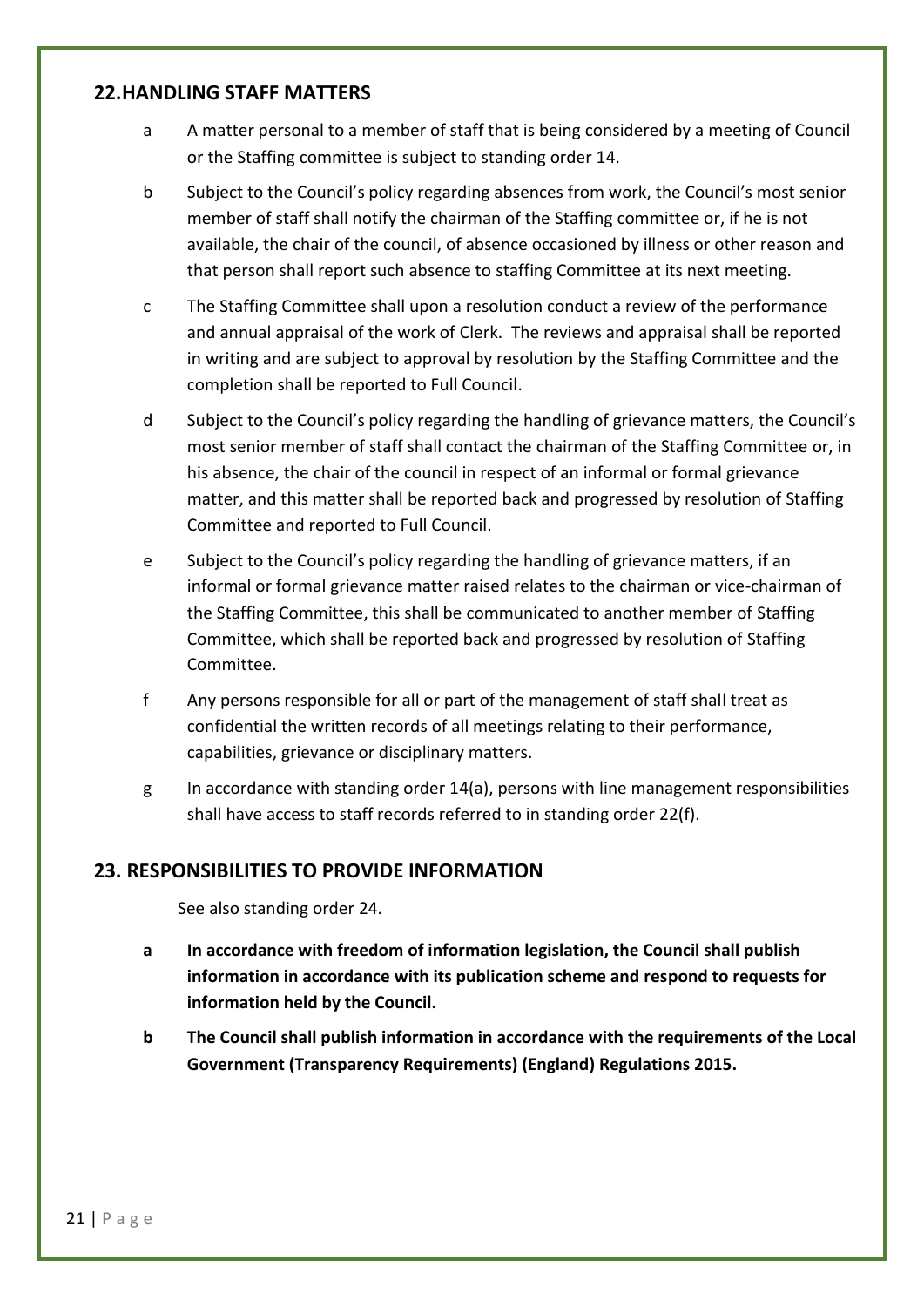#### <span id="page-23-0"></span>**24.RESPONSIBILITIES UNDER DATA PROTECTION LEGISLATION**

(Below is not an exclusive list).

See also standing order 14.

- a The Council may appoint a Data Protection Officer
- **b The Council shall have policies and procedures in place to respond to an individual exercising statutory rights concerning his personal data.**
- **c The Council shall have a written policy in place for responding to and managing a personal data breach.**
- **d The Council shall keep a record of all personal data breaches comprising the facts relating to the personal data breach, its effects and the remedial action taken.**
- **e The Council shall ensure that information communicated in its privacy notice(s) is in an easily accessible and available form and kept up to date.**
- **f The Council shall maintain a written record of its processing activities.**

#### <span id="page-23-1"></span>**25.RELATIONS WITH THE PRESS/MEDIA**

a Requests from the press or other media for an oral or written comment or statement from the Council, its councillors or staff shall be handled in accordance with the Council's policy in respect of dealing with the press and/or other media.

#### <span id="page-23-2"></span>**26.EXECUTION AND SEALING OF LEGAL DEEDS**

See also standing orders 18(b)(xii) and (xvii).

- b A legal deed shall not be executed on behalf of the Council unless authorised by a resolution.
- c Subject to standing order 23(a), any two councillors may sign on behalf of the Council, any deed required by law and the Proper Officer shall witness their signatures.

The above is applicable to a Council without a common seal.

#### <span id="page-23-3"></span>**27.COMMUNICATING WITH DISTRICT AND COUNTY OR UNITARY COUNCILLORS**

- a An invitation to attend a meeting of the Council shall be sent, together with the agenda, to the ward councillor(s) of the Borough and County Council representing the area of the Council.
- b Unless the Council determines otherwise, a copy of each letter sent to the Borough and County Council shall be sent to the ward councillor(s) representing the area of the Council.